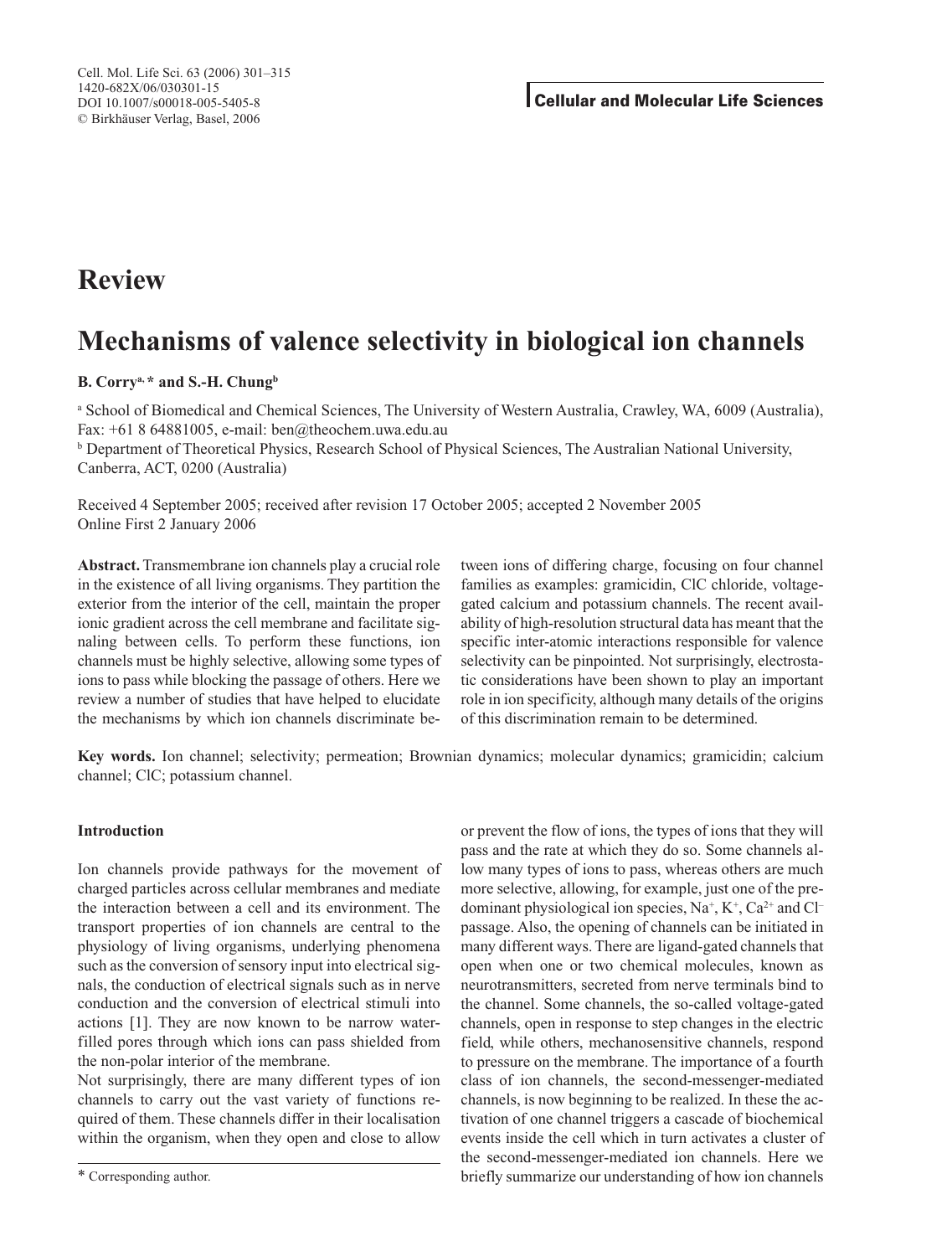discriminate between ions of different valence. How does a calcium channel, for instance, select just the calcium ions out of a mixture containing many more  $Na^+$ ,  $K^+$  and Cl– ions?

That many ion channels are selectively permeable to specific ionic species has been known for many decades. Hodgkin and Huxley managed to measure the flux of ions across the plasma membrane of a giant squid axon [2, 3]. They found that  $Na^+$  and  $K^+$  appeared to move along separate pathways with distinguishable kinetics and responses to changes in membrane potential and electrolyte composition. The electrostatic wave, or 'action potential', passing along the axon could be described by the separable flow of  $Na<sup>+</sup>$  ions with both a rapid activation and deactivation, and  $K^+$  ions with slower kinetics [4]. Separate pathways for the remaining physiological ions  $Ca^{2+}$ , Cl<sup>-</sup>, H<sup>+</sup> and NO– were also postulated. However, it was not known at that time how these pores were physically formed. Subsequently, the origins of the selective currents were found to lie in different ion channel proteins [5]. Once the currents passing through single ion channels could be determined using the patch clamp technique [6], it was unequivocally shown that different ion channel proteins are responsible for the selective passage of different ion types.

Explaining how particular channel proteins discriminate between the different ion types is an ongoing project. Early discussions of this issue focused on the kinetics of transport using rate models. Recently, however, structural information has become available through site-directed mutagenesis, nuclear magnetic resonance (NMR) spectroscopy and X-ray diffraction. This has allowed molecular models to be constructed and the specific atomic interactions responsible for ion selectivity in a number of channels to be illuminated.

Here we examine four examples of valence selective ion channels, namely, gramicidin, ClC chloride channels, voltage-gated calcium channels and potassium channels. Gramicidin is selective for monovalent cations, ClC for anions, calcium channels for divalent cations and potassium channels for some monovalent cations. By comparing the mechanisms of selectivity amongst this diverse group of channels, we hope that common elements can be found to reinforce our understanding of their operation.

#### **Gramicidin channel**

The gramicidin A pore is formed by a linear polypeptide consisting of 15 hydrophobic amino acids in an alternating L-D sequence. It was one of the first antibiotics discovered by Hotchkiss and Dubois [7]. To form a cationselective pore, two gramicidin peptides briefly link headto-head by hydrogen bonds between their formyl end groups, creating a cylindrical passage across the mem-



Figure 1. Gramicidin channel structure. Top (*A*) and side (*B*) views of the channel are shown as well as the surface of the pore (*C*) with a permeating potassium ion in green shown for scale. Oxygens are shown in red and nitrogens in blue.

brane with length 25 Å and radius  $\sim$  2 Å, as illustrated in figure 1. The opening of transmembrane pores can be recorded as stepwise increases in conductance across the membrane, each channel-opening event lasting between 30 ms and 60 s (for reviews see [8–11]). This peptide has become one of the most widely studied and understood transmembrane channels due primarily to its small size that enabled atomic resolution structures to be determined using solution and solid-state nuclear magnetic resonance (NMR) long before such information was available for any other transmembrane channel [12–17]. The protein also has characteristics reminiscent of much larger channels such as the family of potassium channels. Most notably, as illustrated in figure 1C, all the polar regions of gramicidin, including a number of carbonyl oxygens, line the pore where they can interact with permeating ions.

Gramicidin channels have been extremely well characterized using single channel current recording techniques. Studies in a variety of bilayers [18–22] show that monovalent cations pass through the channel at a conductance in the order of 20 pS at 500 mM concentration. Myers and Haydon [23] observed that anions neither permeate nor block the channel, a fact that has been confirmed numerous times [24]. Divalent cations also do not permeate through the pore, but rather are observed to block the channel in single channel and whole cell studies.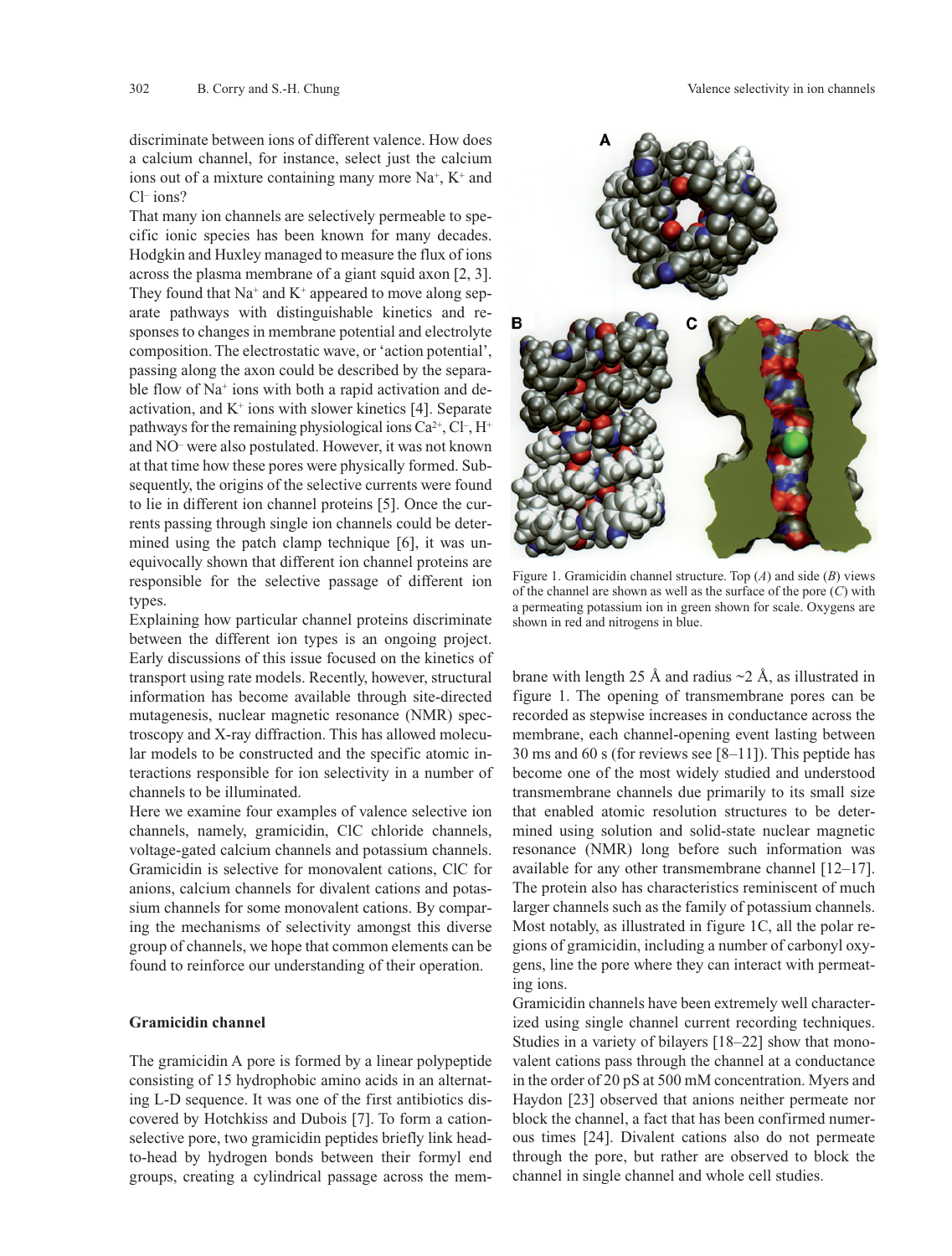It was noticed early on that the gramicidin peptide has a net neutral charge and furthermore that the carbonyl and amide dipoles all lay roughly parallel to the channel axis and anti-parallel to one another [25–27]. Thus, there was no obvious mechanism for charge discrimination. Urry [28] first postulated that the carbonyl oxygens lining the pore could more effectively coordinate cations than the amide groups could anions. This was a result of libration of the carbonyl dipole being sufficient to allow a slight net distortion in their position upon cation entry that could create a binding site favourable to accommodate the cation. The anion, on the other hand, is repelled by the negative charge on these groups [29]. This hypothesis gains some strength when examining recent NMR structures [15] that show the carbonyl oxygens slightly closer to the central axis than the amide hydrogens. Sung and Jordan [27] posed an alternative mechanism of cation-anion selectivity. They calculated the solvation energy profiles of  $Cs^+$  and  $Cl^-$  and found a large barrier to  $Cl^-$  permeation at the mouth of the channel which prevents permeation or blockage. This was created by the local charge distribution originating from outward pointing carbonyl oxygens. They found, however, that if anions could overcome this energy barrier they would be stable in the center of the channel due to the quadrupolar nature of the charge distribution. That valence selectivity was a consequence of electrostatic interactions between the permeating ions and partial charges in the protein or membrane was supported by a number of studies by Lauger and colleagues [30, 31]. They were able to increase the cation transport rate by introducing charged residues into the protein or by altering the charge composition of the surrounding membrane.

In contrast to these studies, Dorman et al. [32] argued that the charge specificity of the gramicidin channel arises from the solvation characteristics of the ions rather than the specific charge distribution in the protein. Using a semimicroscopic approach containing atomistic and continuum elements they found that an anion binds water more strongly than a cation of the same size. Thus, the anion was less likely to dehydrate and enter the channel. The understanding of valence selectivity was further complicated when Roux [33] used a free-energy perturbation approach in molecular dynamics to reassert that the specific interaction of the ions with the carbonyl oxygens was important. In this study, the carbonyl oxygens were found to provide an energetically favourable interaction with cations, whereas the amide groups were less effective at stabilizing anions. This result is consistent with Urry's first postulations, but the importance of interactions with the hydrating water was also stressed in the later study.

At this time the debate over the origins of valence selectivity centered over whether it was a thermodynamically or kinetically controlled property. In the model of Sung and Jordan [27] anions were energetically favoured in the center of the channel, but the large barrier to entry resulted in very slow kinetics. Urry [28], Dorman et al. [32] and Roux [33], however, all suggested that cations were thermodynamically favoured in the channel, whereas anions preferred to remain out of the channel surrounded by water.

More recent studies seem to have re-emphasized a simpler version of the thermodynamic explanation, although the importance of solvation properties cannot be discounted. A number of continuum calculations using either Poisson's equation [34], Poisson-Nernst-Planck theory [35, 36] or a dynamic lattice Monte-Carlo theory [37] to determine the energy profile for ions inside the channel all indicate that the charge distribution in the structure alone is enough to account for the selectivity for monovalent cations. In these models a static structure taken from one of the NMR studies is assumed, and the energy on the ion is described by a dielectric-continuum model. In all cases a net negative potential that will attract cations while repelling anions is found along the length of the channel. These studies suggest that there is a slight asymmetry in the charge distribution in the protein, such that the regions close to the channel axis are negative and the regions further away slightly positive. Although most of this charge asymmetry presumably arises from the backbone carbonyl groups [15], a specific distortion away from their mean position by a permeating ion does not appear to be required to explain cation specificity, although such a distortion may still take place [32, 38–42]. Continuum electrostatic calculations allowing for protein flexibility have also been carried out [41, 42] which find a slightly greater cation-protein attraction that the models with static structures.

Recent detailed molecular dynamics (MD) studies of ion permeation in gramicidin support the notion of an asymmetric charge distribution underlying valence selectivity [40]. A decomposition of the potential of mean force for a permeating  $K^+$  ion shown in figure 2A indicates that the electrostatic interaction of the ion with the protein creates an attractive energy well of almost 40 kcal/mol (68 kT). Furthermore, this attractive component creates two binding sites near each end of the channel where the interaction with the carbonyl oxygens is greatest. The single file of water also attracts ions into the channel, but these attractive interactions are largely canceled by the dehydration barrier encountered by an ion entering the pore. No similar MD studies for anions are reported in the literature, but the electrostatic interaction can be expected to be less favourable for anions than for cations.

A slight charge asymmetry may be all that is required for the gramicidin channel to select cations over anions. But a question still remains as to why these channels are blocked by divalent ions. Both the continuum calculations [34] and molecular dynamics simulations [40] indicate that there is a large repulsive Born energy component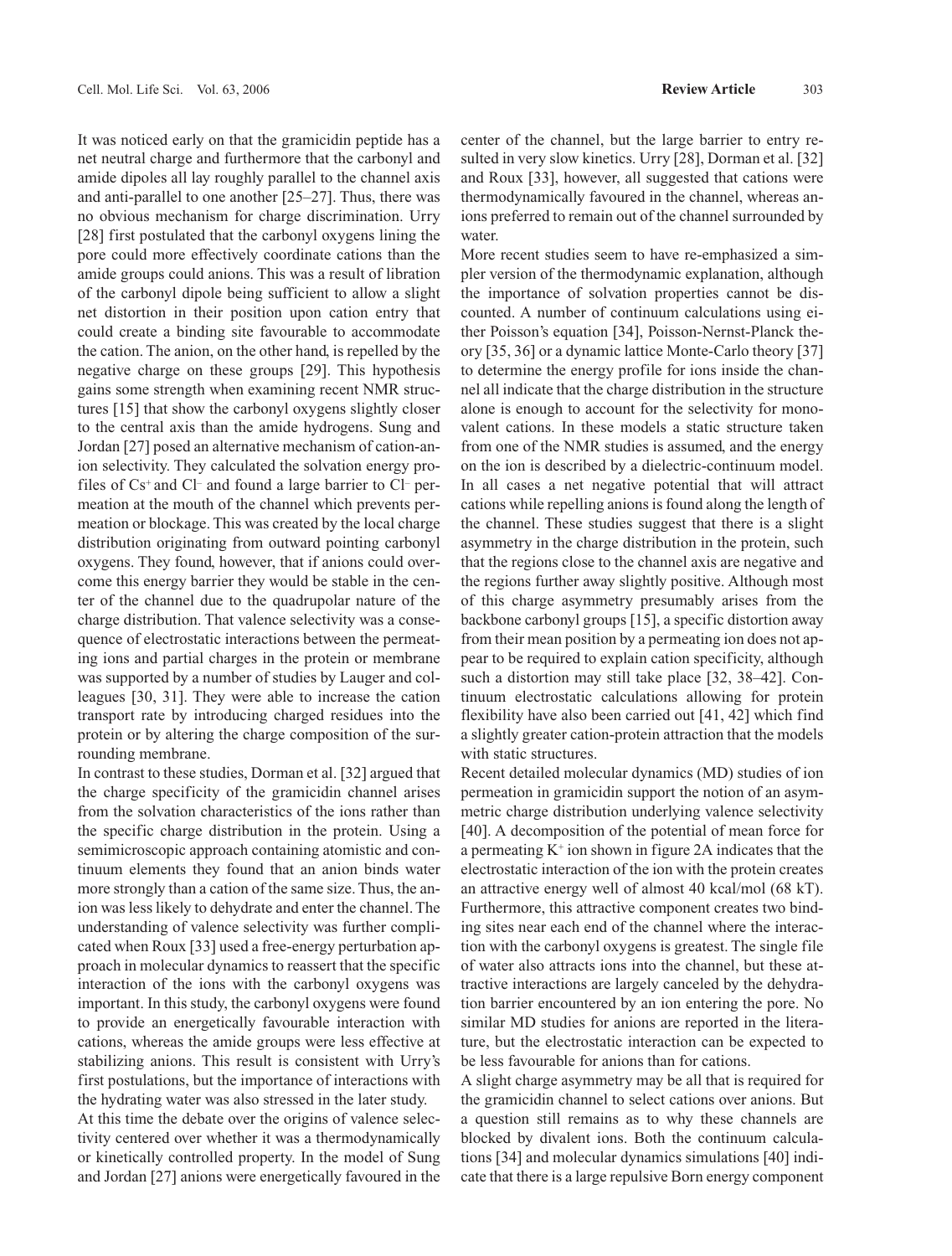

Figure 2. Potentials of mean force (PMF) in gramicidin found from molecular dynamics simulations.  $(A)$  The total PMF for K<sup>+</sup> is decomposed into an attraction between the ion and the protein (gA), an attraction between the ion and the single-file water in the pore (single-file) and a dehydration barrier (Bulk+membrane). Reproduced from [40]. (*B*) The PMF calculated for a  $Ca^{2+}$  ion in gramicidin calculated using umbrella sampling and 0.8 ns of simulation for each point in the profile.

to the total energy of the ion in the channel as a result of removing the ion from the bulk water and placing it into the lower dielectric region of the membrane. Although a divalent ion will be attracted more strongly to the negative charge on the protein than a monovalent ion, this scales as z, the valence of the ion. The Born energy, on the other hand, scales as  $z^2$ , so this term dominates and a large energy barrier is found for divalent ions in the center of the channel. In microscopic terms, this just means that the divalent ion is bound to its hydrating water more strongly than monovalent ions.

A number of modeling [43], X-ray scattering [44] and NMR [24] studies suggest that divalent cations bind further from the center of the channel  $(\sim 13 \text{ Å})$  than monovalent cations ( $\sim$ 9–10 Å), consistent with them encountering a large energetic barrier beyond the mouth of the channel. In this position the ion can still be surrounded by

the majority of its hydrating water, which would have to be removed if it were to permeate further. Molecular dynamics studies show very weak binding of  $Ca^{2+}$  at z=13 Å as shown in figure 2B and reported elsewhere [45]. However, the degree of binding seen in these simulations is unlikely to reproduce the degree of blockage reported experimentally.

In summary, these studies suggest that most probable cause of valence selectivity in gramicidin is a slight asymmetry in the charge distribution that leads to an attractive energy well to cations. The greater flexibility of the carbonyl over amide groups may also play a role but does not appear to be essential to achieve cation specificity. Although divalent ions are also attracted to the negative potential in the channel, the greater energy required to dehydrate them upon entering the channel may be what prevents them from passing.

### **Anion channels**

The main role of anion channels is to selectively pass Cl– ions while excluding all else [46]. One of the most well studied families of anion channels are the ClC chloride channels, ubiquitous amongst cellular organisms but first cloned from Torpedo [46, 47–50]. We also focus our attention on the ClC channels, as we now have some detailed structural information to aid our understanding. Until recently all the ClC proteins studied were believed to be anion-selective pores [48] permeable to a range of small inorganic anions [51]. However, recently it was determined that a ClC protein from bacteria actually acted as a Cl<sup>-</sup>-H<sup>+</sup> exchange transporter [52]. Following this, two mammalian ClC proteins (ClC-4 and ClC-5) have also been suggested to be transporters [53, 54], although many of the more familiar ClC proteins (e.g., ClC-0 and ClC-1) are still believed to act as passive channels rather than transporters.

Single channel and mutagenesis studies on ClC channels have been limited, most likely due to the very small currents they pass and the technical difficulties this implies. Most information about the origin of ion selectivity, therefore, has come since atomic structures of two bacterial ClC proteins (now believed to be transporters) were determined from X-ray crystallography [55, 56]. These studies show the protein to be a dimer, with two ion conductive pathways whose entrances are noted by the arrows in figure 3A. The structure also revealed three ion binding sites midway through the membrane surrounded by a number of residues that are highly conserved among the ClC family. In the central position, the Cl– ion can form hydrogen bonds with two backbone amide groups and two side chain hydroxyl groups that help stabilize it in the center of the protein, as illustrated in figure 3B. It was noted that the Cl<sup>-</sup> ion did not interact directly with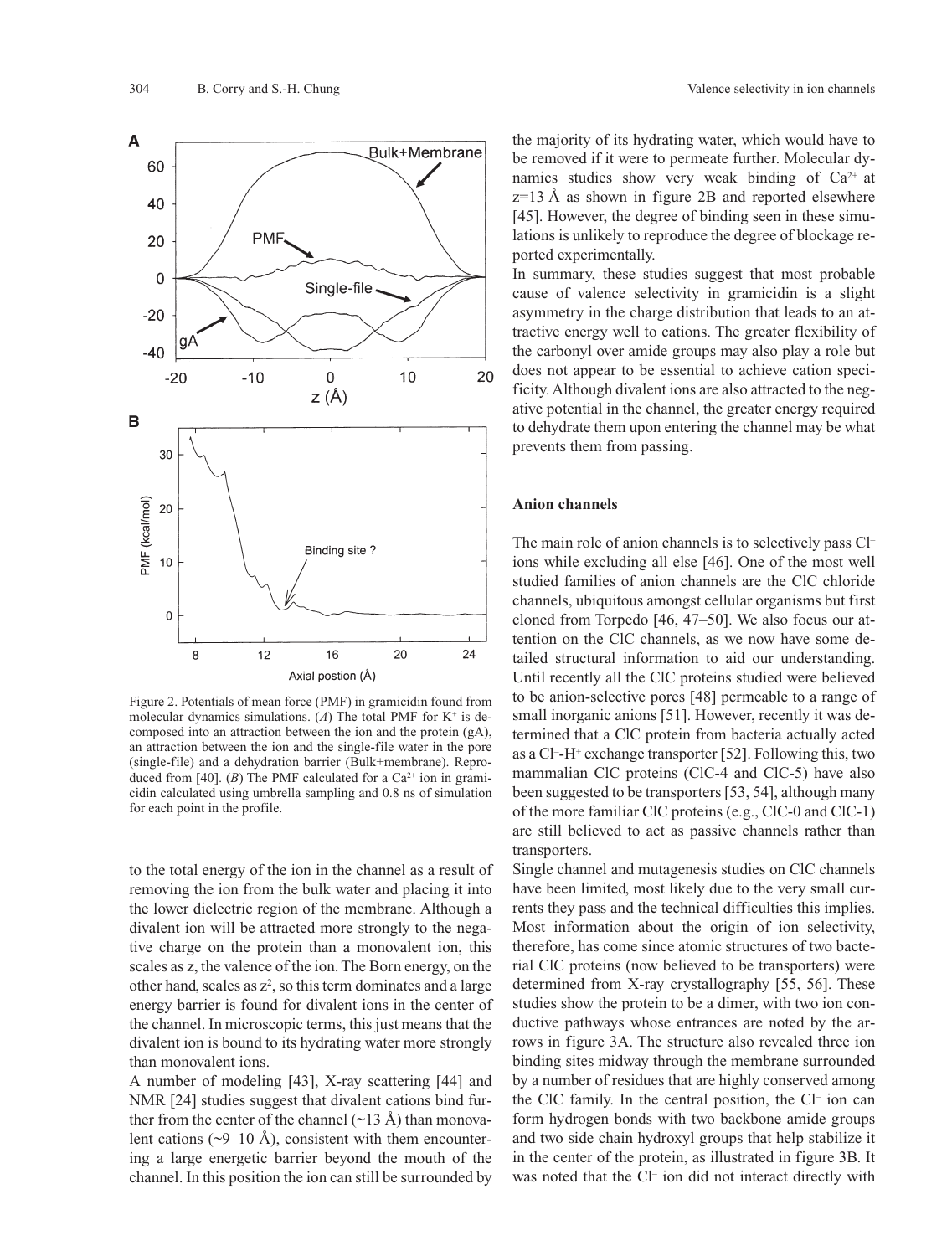



Figure 3. The structure of ClC proteins. The protein forms a dimer (*A*) with the entrances to the transmembrane ion-conducting pathway noted by the arrows.  $(B)$  In the central binding site,  $Cl^-$  is stabilized by interactions with backbone amides and polar side chains.

any positively charged lysine or arginine residues and suggested that such a direct interaction may bind the ion too tightly to allow for rapid diffusion [55, 56]. The electrostatic attraction for anions was posited to lie in the weaker interactions, with the partial charges surrounding the ion binding sites and two macroscopic helix dipoles that focus on the center of the channel.

A number of computational studies soon followed the structural information and shed further light on the basis of anion selectivity in this family of channels. Miloshevsky and Jordan [57] determined the potential energy profile along a likely ion trajectory through the protein. As well as the hydrogen bonds surrounding the central ion binding site, this study highlighted the role of a number of other charged groups (e.g., E111, R147, E148) in electrostatically blocking or attracting anions into the protein, the importance of some of which had already been determined from mutagenesis [58]. Corry et al. [59,

Figure 4. Charged residues surrounding the ClC pore. The acidic (light) and basic (dark) residues surrounding a hypothesized ionconducting pathway (surface) are illustrated for a ClC protein from *E. coli* (*A*) and for the homology model of the protein ClC-0 from torpedo (*B*). There are considerably more basic residues near the pore in ClC-0 than in the bacterial protein. Adapted from [59].

60] also determined electrostatic energy profiles, but this time on homology models of the ClC-0 and ClC-1 channels in a hypothesized open state. They noted that although the bacterial protein did not contain excess positive charge along the probable ion conducting pathway, both the ClC-0 and ClC-1 homology models contained more lysine and arginine residues near the pore than glutamate and aspartate, as depicted in figure 4. Although the ion need not interact directly with these residues, their presence creates a large energy well that would attract anions and repel cations, and this attraction was greater for ClC-0 and ClC-1 than for the bacterial protein. Indeed the charge on these groups is sufficient to hold multiple ions in the channel and make conduction a multi-ion process. A molecular dynamics study [61] also highlighted the role of backbone amide groups and polar side chains in attracting anions. A calculated PMF found a number of anion binding sites comparable to those seen in the crys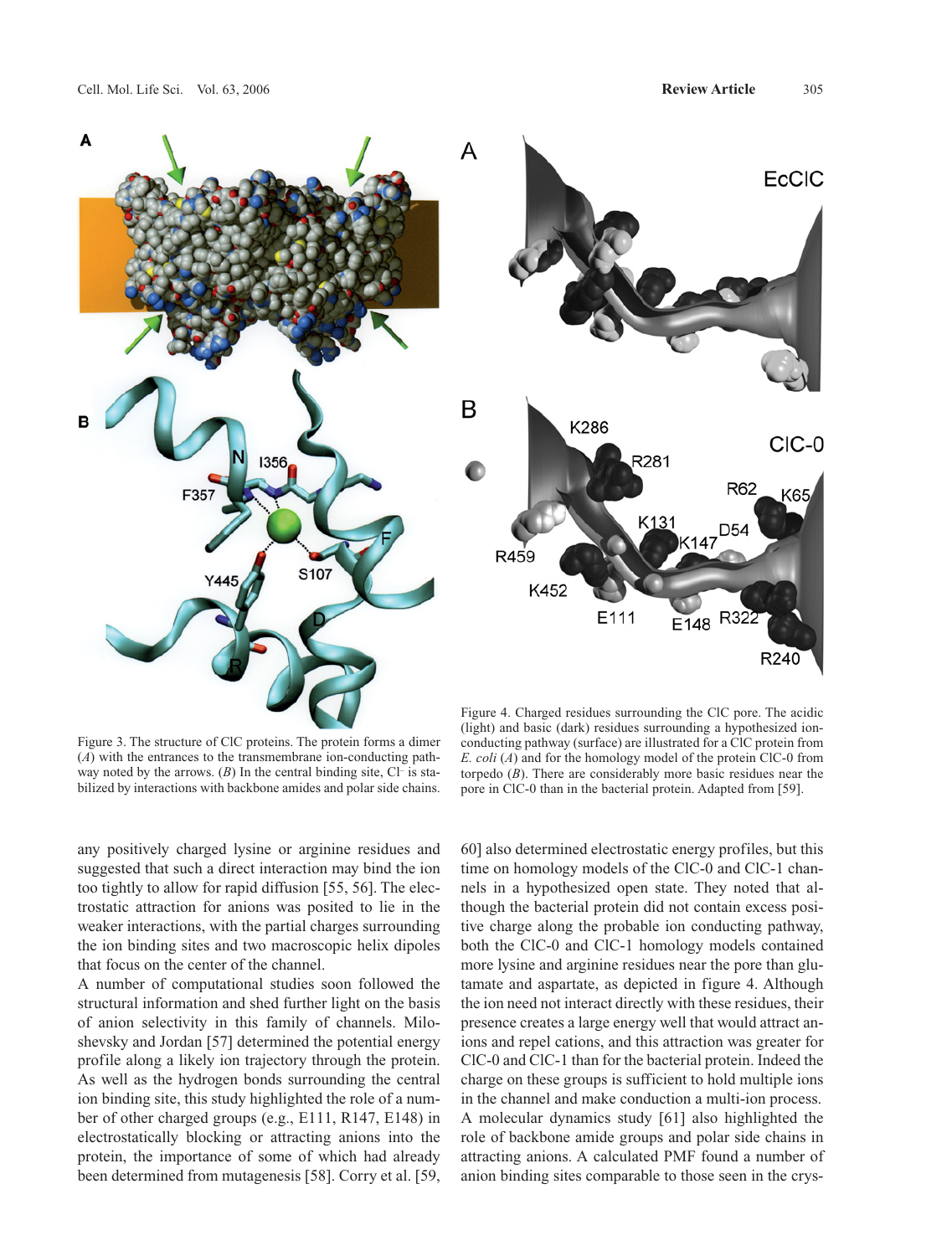tallographic data. In the binding sites interactions with the pore-lining residues were found to be most significant in stabilizing the ion, with the majority of the interaction coming from backbone amide groups rather than polar side chains. The remainder of the protein also contributed an attractive electrostatic background.

Together, the structural and computational studies yield a good indication of the origins of anion selectivity in ClC proteins. The interactions of the ion with the protein backbone, polar side chains, helix dipoles and charged residues all contribute to create an electrostatic attraction for anions into the central region of the protein. In the bacterial proteins the majority of this arises from interactions with the backbone amide groups; however, in the ClC-0 and ClC-1 proteins the attraction of charged residues may dominate. Until the mechanism of proton transport in the bacterial protons is determined, some care should be taken in inferring specific details of ClC channel function from transporter structures. But one can be reasonably confident in positing anion specificity to the specific charge distribution within the protein.

#### **Calcium channels**

The family of voltage-gated calcium channels provide an important example of divalent cation selectivity. Their role is to allow  $Ca^{2+}$  into the interior of a cell when the membrane depolarizes, creating a chemical signal that can be used to initiate responses in the cell, including muscle contraction and the secretion of neurotransmitters [62]. A central problem in understanding the function of these channels is to determine how they can be both highly selective while still passing millions of ions per second. Voltage-gated calcium channels are extremely discriminating, selecting calcium over sodium at a ratio of over 1000:1 [63]; yet the picoampere currents they carry require over 1 million ions to pass every second [64]. The degree of specificity is important for these channels, as Na+ ions are more than 100-fold more numerous than  $Ca^{2+}$ . Furthermore, Na<sup>+</sup> and  $Ca^{2+}$  have very similar sizes, and much larger ions are known to permeate the channel [65]. Thus, these proteins must distinguish between ions using more than just size. As atomic resolution structures are not yet available for any member of the calcium channel family, the discussion of selectivity has revolved around a variety of other data. Here we focus on the L-type voltage-gated calcium channel, as it is the most widely studied, although it is hoped that many of the properties of this channel will apply to a variety of proteins in this family.

Monovalent ions conduct through the channel at much higher rates than any divalent ions [63, 66–69], but are blocked when the calcium concentration reaches only  $1 \mu M$  [66, 70]. Indeed, the ability of some ion species to

block currents carried by others gave the first clues to the origin of ion selectivity in these channels. In addition to  $Ca<sup>2+</sup>$  blocking small metal monovalent cations,  $Sr<sup>2+</sup>$  was also blocked by Ca<sup>2+</sup> [71], while Cd<sup>2+</sup>, Co<sup>2+</sup> and La<sup>3+</sup> block currents carried by  $Ca^{2+}$  even though all of these species were known to pass through the channel at some rate [72– 74]. Together these data suggested a high affinity binding site, with an order of affinity estimated from bi-ionic reversal potentials to be  $Ca^{2+} > Ba^{2+} > Li^{+} > Na^{+} > K^{+} > Cs^{+}$ [63, 75–77]. Single channel conductance measurements, on the other hand, have the exact reverse order, with the conductance values given by  $Ca^{2+} < Ba^{2+} < Li^{+} < Na^{+} < K^{+}$  $\langle$  Cs<sup>+</sup> [63, 69, 78]. These properties were first explained with the so-called 'sticky-pore' hypothesis, in which ions that are bound with higher affinity pass through the channel more slowly and so have a lower conductance [79]. The sticky-pore model also suggested that ion conduction must be a multi-ion process, as otherwise there should not be a difference in conduction rates between ion types [79, 62]. Other strands of evidence also suggested a multi-ion pore. First, in many cases when two permeating species are mixed, the current is lower than for either species on its own [67, 80]. This so-called anomalous mole fraction effect is most easily explained supposing the pore contains either multiple binding sites or a single site holding more than one ion. Multiple ions were also suggested by the fact that calcium block of  $Na<sup>+</sup>$  currents is dependent on membrane voltage [68, 73, 81] and on the direction of ion movement [69, 78].

A multi-ion pore provides a simple explanation of the permeation and selectivity properties of the channel as depicted schematically in figure 5A and B. As soon as one  $Ca^{2+}$  ion occupies the channel, it binds tightly to the pore and thereby blocks the passage of Na+. However, if



Figure 5. 'Electrostatic' model of permeation and selectivity in calcium channels. ( $A$ ) When one Ca<sup>2+</sup> ion is electrostatically bound to the negative charge of the EEEE locus, it can only be removed with the aid of Coulomb repulsion from another Ca2+ ion. (*B*) The lesser repulsion from Na<sup>+</sup> is unable to displace a resident Ca<sup>2+</sup> ion, thus  $Ca<sup>2+</sup> blocks Na<sup>+</sup> currents. (C) Na<sup>+</sup> is able to pass through the chan$ nel in the absence of  $Ca^{2+}$  in a 'knock-on' mechanism involving three ions. (*D*) Na<sup>+</sup> can attenuate Ca<sup>2+</sup> currents by slowing the entry of the second  $Ca^{2+}$  ion required for conduction.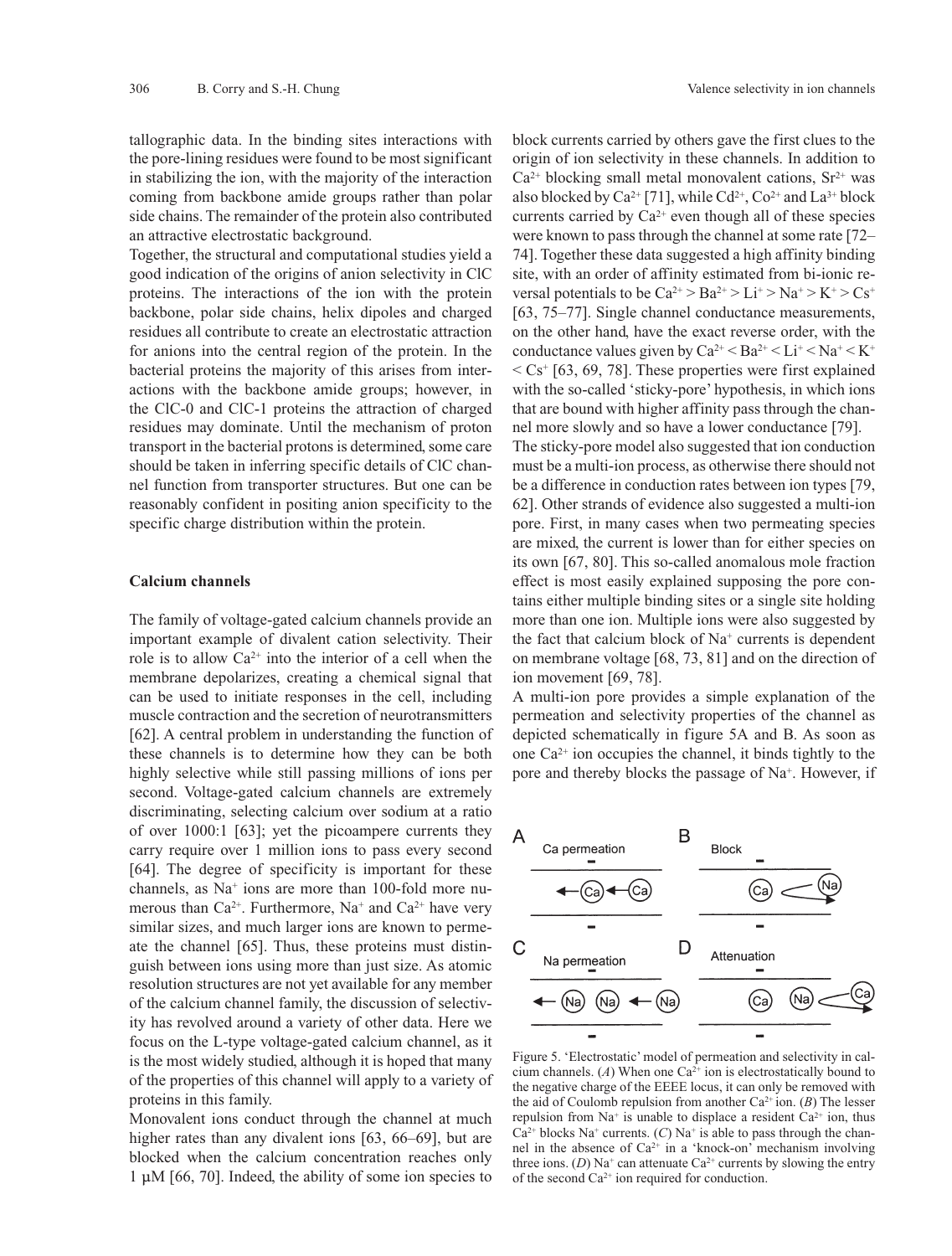the second site in the pore is occupied by a calcium, then the strong electrostatic repulsion between the two ions allows one to overcome its interaction with the protein and exit the channel at a relatively fast rate [67, 80].

Using site-directed mutagenesis it was determined that four glutamate residues on the P-loop of the channel (often called the EEEE locus) were responsible for the highaffinity calcium binding site, as a mutation of one or more of these had a significant effect on channel selectivity [82–86]. Removing these glutamate residues was found to remove the specificity of the channel for  $Ca^{2+}$ [84], and no evidence of other high-affinity binding sites was apparent.

The determination of the atomic structure of a bacterial potassium channel by X-ray crystallography [87] also aided the understanding of calcium channel structures. The organization of the membrane spanning domains of voltage-gated calcium, potassium and sodium channels are all quite similar, and the discovery that the P-loop formed the selectivity filter of potassium channels gave credence to the view that this region would also be important in calcium channels.

An important difference is evident, however, in the structures of the potassium and calcium channel selectivity filters. Whereas ions are stabilized by the backbone carbonyl groups in voltage-gated potassium channels, most researchers believe that  $Ca^{2+}$  ions interact with the side chains of the glutamate residues in calcium channels. This belief is supported by a number of tests made to determine whether the  $Ca^{2+}$  bound to the carboxylate side chains of the glutamate residues, or whether binding was to the backbone carbonyl groups. Protons were found to be able to block  $Ca^{2+}$  currents [88], and point mutations within the EEEE locus suggested that multiple glutamates interacted with a single proton [89–91], suggesting both that these residues were in close proximity and that their charged side chains were accessible to the interior of the pore. Also, when individual residues in the EEEE locus were replaced with cysteine, the side chains of the cysteine residues appeared to be accessible to the solvent, as they could become ionized to react with methanethiosulfonate [92, 93]. The bulky methanethiosulfonate groups also blocked the pore upon reaction, supporting the conclusion that the EEEE locus lay inside the pore.

As the understanding of calcium channel permeation and selectivity was progressing through innovative experimental techniques, a number of theoretical models were also proposed to help elucidate the mechanisms underlying these properties. For a long time, especially when detailed structural information was lacking, the main approach was from rate theory. In this approach, the channel is represented as a series of energy wells and barriers, with each well representing an ion binding site and its depth being proportional to the binding affinity. Ion conduction is described as the hopping of ions between the wells, with the rate of flux over each barrier related to the exponential of its height. When the multi-ion nature of permeation was determined, the first models depicted this with two separate energy wells representing two binding sites, surrounded by two larger barriers. A single ion in the pore could move between these sites, but not over the barrier to exit the channel. When a second ion entered and occupied the second site, however, it was proposed that the Coulomb repulsion between them alters the energy landscape and reduces the barrier for dissociation [67, 80].

When it was discovered that there was only one binding region in the channel created by the EEEE locus, the idea of two similar binding sites had to be modified. A new model emerged in which there was only a single highaffinity binding site, but this was flanked by low-affinity sites that helped ions to step out of the large well [69, 94] and the role of ion-ion interaction was relegated.

The rate theory models are surprisingly simple, yet they capture a number of the salient features of permeation and selectivity. However, these models generally suffer an important flaw when determining the origins of specificity: the energy landscape is usually derived from measurements of binding affinities and are not directly related to the structure of the pore; a fact that has resulted in much discussion of the applicability of these models [62, 95, 96, 97]. Furthermore, the influence of multiple ions on the energies is hard to determine in this approach. More recently four different approaches have been taken to model the permeation and selectivity of calcium channels by incorporating structural information: continuum theories, Brownian dynamics theories, Monte-Carlo and molecular dynamics.

In the first of these Nonner and Eisenberg [98] modeled the channel as a simple cylinder with conical vestibules and included the charge of the EEEE locus in the channel walls. By adjusting the diffusion coefficients and an *ad hoc* excess chemical potential parameter that helps ions to bind in the pore, they are able to use the drift-diffusion equations (or Poisson-Nernst-Planck theory as it is often known) to reproduce the conductance and selectivity of the channel. They find that  $Ca^{2+}$  ions bind to a broad region in the interior of the pore due to the Coulomb potential of the glutamate residues as well as the excess chemical potential and that the multi-ion repulsion may be important in speeding flux. However, questions raised about the validity of the continuum description of ions in narrow pores [99–101], the difficulty in treating ion-ion interactions in this model and the arbitrary nature of the adjustable parameters limit how much can be read into these conclusions.

Two later studies using different calculation schemes (Monte-Carlo simulations and a Mean Spherical Approximation method) presented a different explanation of the origins of ion selectivity [102, 103]. In these models eight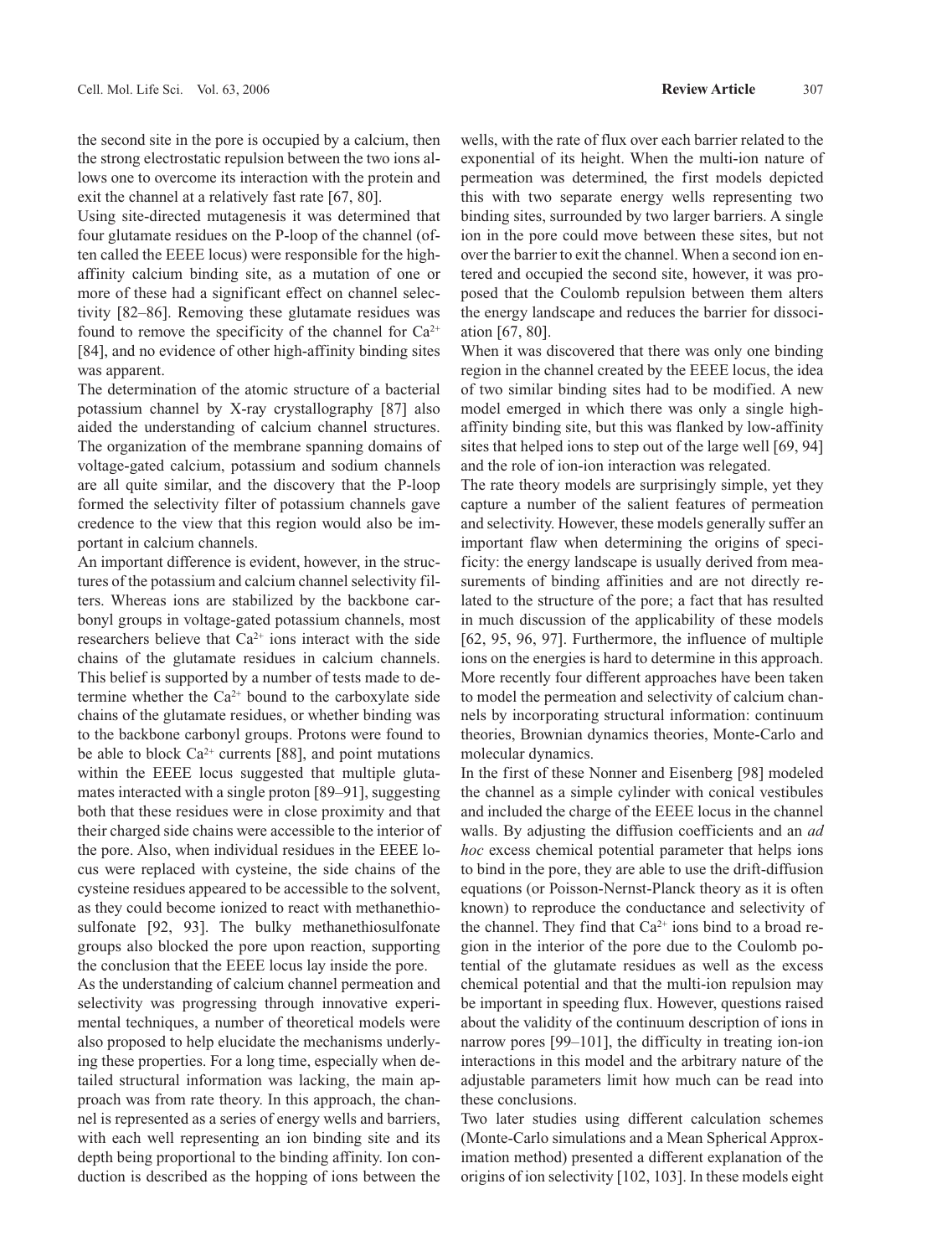partially charged oxygens comprizing the glutamate side chains protrude into a cylindrical pore and can freely diffuse within a limited region of the channel. Cation binding is achieved due to the electrostatic attraction of the negatively charged oxygens. Selectivity of  $Ca^{2+}$  ions is proposed to be a result of ions competing to achieve charge neutrality in a selectivity filter having finite space.  $Ca<sup>2+</sup>$  ions are preferred to Na<sup>+</sup> in the model as they have the same charge-neutralizing effect as two  $Na<sup>+</sup>$  ions while occupying less of the limited volume of the filter. Essentially, not enough Na<sup>+</sup> ions can be squeezed in to the filter to achieve charge neutrality.

Another approach has been to actually simulate the trajectories of ions as they permeate the channel and observe how permeating ions interact with the protein and each other. This direction has been followed by Corry et al. [104–106] who carried out Brownian dynamics simulations in which the ions pass through the channel in a random walk subject to electrical forces. In these studies a rigid model of the channel is derived from analogy to other channels and a variety of experimental data. The most important aspect of the channel shape, however, is that it includes a relatively narrow region in which ions cannot pass each other, surrounded by the four glutamate residues as shown in figure 6A. Unlike the previous models, the glutamate charges do not compete for space within the pore, but the concentration of negative charge does attract cations within this region. Indeed, the electrostatic attraction of the protein is all that is required to account for ion permeation and selectivity in this model. The charge of the glutamate residues creates a deep energy well that strongly attracts multiple ions. In a process akin to that suggested by earlier rate models, repulsion between two resident  $Ca^{2+}$  ions is found to speed their exit, as illustrated in fig. 5A. Because the divalent  $Ca^{2+}$ ions are more strongly attracted by the channel, they can displace Na<sup>+</sup> to occupy this region. Once there, the  $Ca^{2+}$ can only be moved by the repulsion from another divalent ion, and not by the lesser repulsion from  $Na<sup>+</sup>$  (fig. 5B). As well as providing a simple mechanism for ion selectivity, depicted schematically in figure 5, this model was also used to calculate the conductance of the channel in a variety of situations and replicate and explain the observed I-V curves, current concentration curves, anomalous mole fraction effect (fig. 6B) and attenuation of  $Ca<sup>2+</sup> currents by Na<sup>+</sup>.$ 

All the models described thus far assume simplified pore geometries, but one goal of ion channel modeling is to include all the atomistic detail of the pore in molecular simulations. Lipkind and Fozzard [107] created an atomic resolution homology model of a calcium channel and determined the forces on  $Ca^{2+}$  ions within it. They found that the glutamate residues form an electrostatic trap that firmly holds a single calcium ion, and that it can only be moved by the entry of two further calcium ions. Barreiro



Figure 6. Brownian dynamics simulations of calcium channels. (*A*) The channel shape contains a narrow portion of the pore surrounded by the charge from the four glutamate residues (circles). (*B*) Results from Brownian dynamics simulations in mixed Na+ and  $Ca<sup>2+</sup>$  solution reproduce the 'anomalous mole fraction' behaviour seen in the experimental data (inset [70]). Figures from [105].

et al. [108] carry out molecular dynamics simulations on a homology model pore containing either two  $Ca^{2+}$  or one  $Ca^{2+}$  and one Na<sup>+</sup>. In a 100 ps simulation they find that the two Ca<sup>2+</sup> move apart but the Ca<sup>2+</sup> and Na<sup>+</sup> do not. It is hypothesized that  $Na^+$  cannot displace  $Ca^{2+}$  but that another  $Ca<sup>2+</sup>$  can, similar to that seen in the Brownian dynamics model, although the simulations are too short to draw serious conclusions.

The charge-space competition model was analysed further by Yang et al. [109] who conducted non-equilibrium molecular dynamics simulations of a model pore containing half-charged oxygens in an atomistic cylinder. In these simulations a second  $Ca<sup>2+</sup>$  ion is required to release a  $Ca<sup>2+</sup>$  already bound in the channel, but cation binding was found to be non-selective. Ramakrishnan et al. [110] also carry out non-equilibrium molecular dynamics simulations of a model pore containing glutamate residues in a  $\beta$ -barrel scaffold. Apparent off rates when the pore was preloaded with three Na<sup>+</sup> ions are much higher than when the channel contained one  $Ca^{2+}$  and two Na<sup>+</sup>, consistent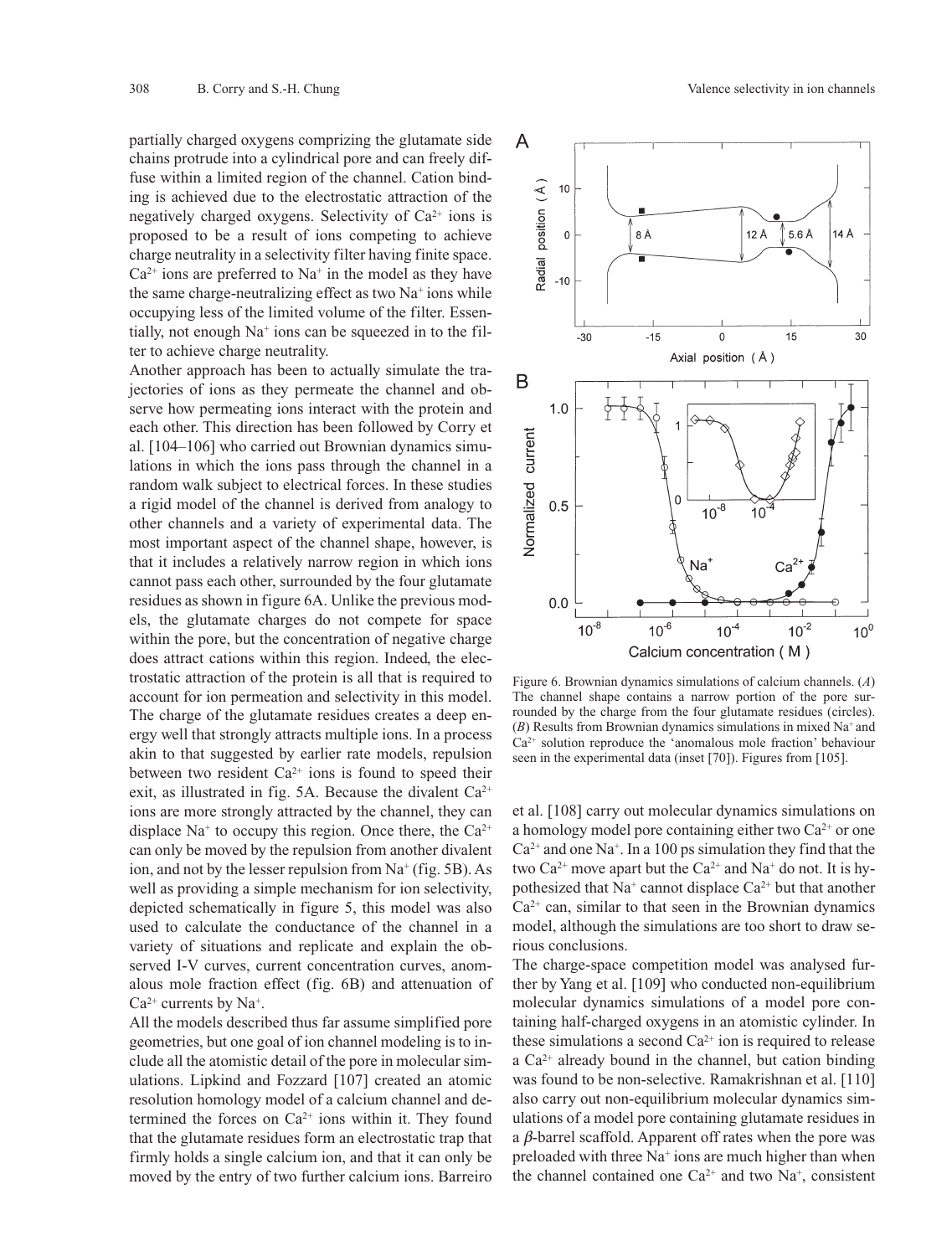with  $Ca^{2+}$  blockage. As in the other models, the presence of multiple  $Ca^{2+}$  was able to release this block.

Together these models present two similar but distinct physical mechanisms underlying ion selectivity. In both, the electrostatic attraction of the negatively charged glutamate residues is essential for attracting multiple ions into the channel, and the size of the pore is such that ions cannot pass each other. The difference lies in whether this is of itself enough to create selectivity or whether a specific volume and flexibility of the pore is also necessary. In the simpler 'electrostatic' model,  $Ca^{2+}$  is bound more strongly by the channel due to its greater charge and can only be removed by the repulsion of a similarly charged ion, as represented in figure 5. In the 'charge-volume' model, the volume of the pore must be such that competition for space as well as electrostatic attraction is important. Given the limited structural information available, it is difficult to say exactly which, if either, of these mechanisms is correct. An advantage of the simpler model is that less is required, and it does not set limits on the size nor flexibility of the pore, only on the charge surrounding it. Also, it stresses a common theme that has arisen out of rate theory, continuum and simulation models, some of which are able to elegantly reproduce and explain a wealth of physiological data for a variety of different channel types. Thus, one wonders if the extra complication of setting limits on the channel volume and flexibility are necessary.

### **Potassium channels**

Potassium channels selectivity transport  $K^+$  across the membrane to hyperpolarize cells and are responsible for setting membrane potentials and controlling the duration of action potentials amongst many other functions [111, 112]. There are a vast variety of potassium channels, with measured single channel conductances ranging from 2 to 240 pS [112]. Potassium channels pass some monovalent cations (but notably do not pass  $Na<sup>+</sup>$ ), are blocked by divalent cations while anions are not believed to enter the pore.

Our understanding of this family of channels has taken a great leap forward since 1998, as the structures of a variety of potassium channels have been determined using X-ray crystallography. The first structure determined was of a pH-dependent  $K^+$  channel from bacteria [87]. Since then additional structures of voltage-gated and calciumgated potassium channels from bacteria [113–115], and more recently a mammalian voltage-gated potassium channel, Kv1.2 [116], have been determined. All these channels have a very similar architecture. They comprise four identical subunits arranged symmetrically about the ion-conducting pore. Each subunit itself consists of six transmembrane domains, the last two of which (S5 and S6) line the pore in conjunction with the 'P-loop' that joins the two as illustrated in figure 7.

The structures each contain three distinct regions: a narrow region formed by the P-loops believed to be selectivity filter, a larger central water-filled cavity and a hydrophobic region of the pore on the intracellular side. The selectivity filter is around 12 Å long, only just wide enough to fit a potassium ion and lined by a series of carbonyl oxygens of a highly conserved TVGYG amino acid sequence as noted in figure 7B. High-resolution images of the KcsA channel indicate the locations of ion binding in the pore [117, 118]. As indicated in figure 7B, each binding position is surrounded by eight carbonyl oxygens. Furthermore, from the relative electron density of the sites it was determined that each site was occupied by  $K<sup>+</sup>$  about one-half of the time-supportive of the belief that at any one time, only two of the four binding sites are occupied and that the ions are separated by a water molecule



Figure 7. The structure of voltage-gated potassium channels. (*A*) the pore is formed by the S5 and S6 helices as well as the joining 'P loop'. (*B*) The four ion binding sites in the selectivity filter are each surrounded by eight carbonyl oxygens. Only two of the four subunits are shown.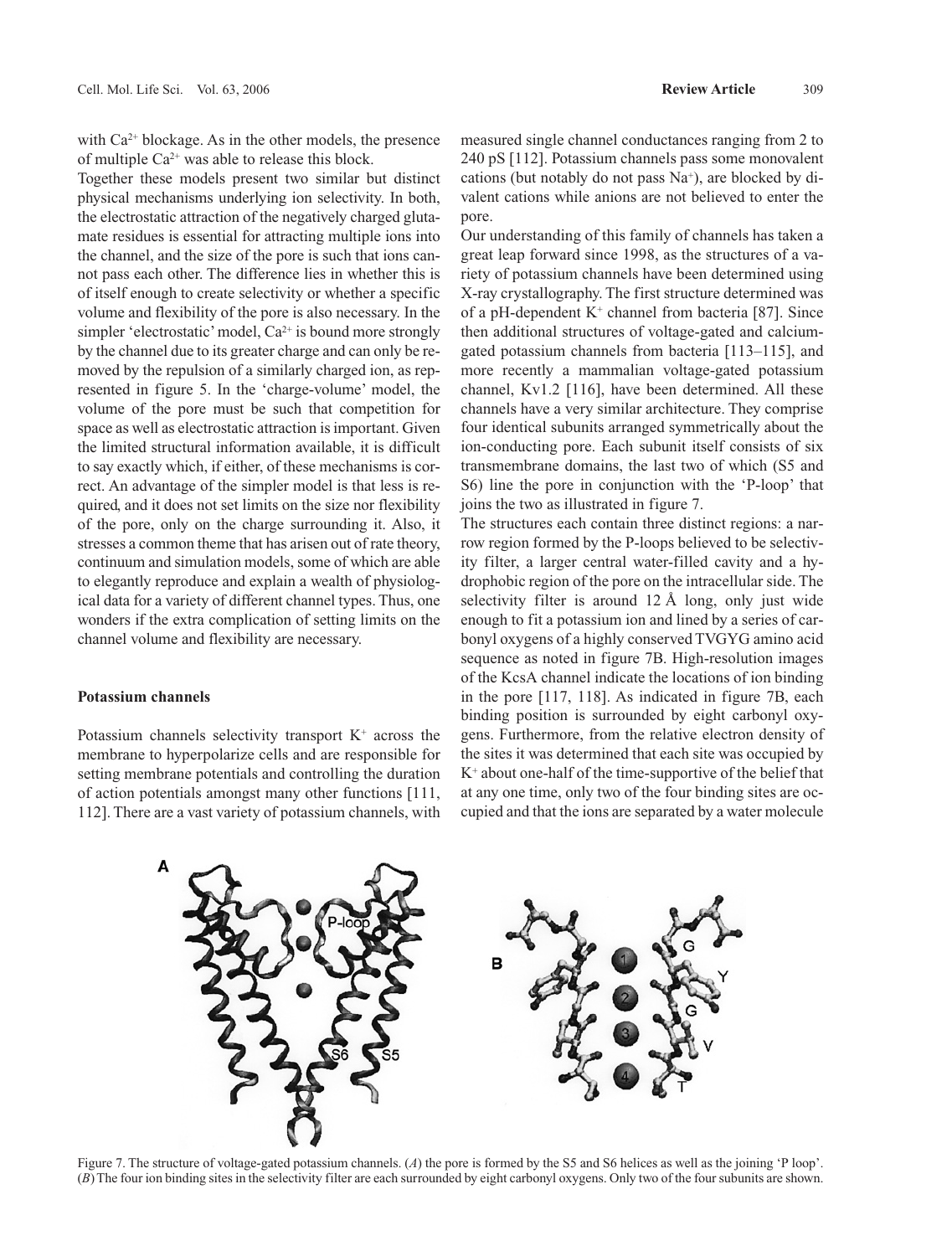in the intermediate site [119]. Thus two ions permanently occupy either the sites 1 and 3 or 2 and 4 with a water molecule sandwiched between them, and ions can probably oscillate between these two configurations without a substantial free-energy barrier.

The crystallographic studies also suggested the mechanism of K+ permeation: a 'knock-on' mechanism that had been suggested previously. Additional ions coordinated by eight water molecules were located in X-ray data at the extracellular mouth of the channels and in the central cavity [118]. When one of these ions enters either end of the filter, the equilibrium of the two resident ions is disrupted, and the column moves along until one of the ions is ejected and the new ion takes up residence in the filter. Since the first atomic resolution potassium channel structures were published, there have been many theoretical studies of ion permeation and selectivity. Many groups have conducted MD studies, varying most notably with respect to their treatment of the lipid bilayer environment due to the expense of simulating the membrane in its entirety. Bernèche and Roux embedded the protein in a DPPC bilayer [120, 121], Shrivastava and Sansom in a POPC bilayer [122], while others have used octanes [123, 124], non-polar atoms [125–127] or harmonic constraints [128–131] instead of a lipid bilayer. All these studies agree with the knock-on conduction mechanism described previously and have helped to determine the energy landscape experienced by the multiple ions in the channel. Such studies have also highlighted the favourable electrostatic interaction between the partial charges in the protein and the permeating ion. As illustrated in figure 8, a deep potential energy well is created for potassium ions by the carbonyl oxygens in the selectivity filter as well as by the helix dipoles. Brownian dynamics simulations of conduction through the channel have also been carried out in both simplified [132–135]



Figure 8. Protein contributions to the  $K^+$  ion potential energy in potassium channels. Contributions from the selectivity filter (filled circles), pore helix (open circles) and inner helix (squares) are shown. Figure from [129].

and atomic detail [136] channel shapes. These studies also found that three ions were required for conduction and the conductance properties of the channel were be determined theoretically for comparison with experimental data. The variety of potassium channel conductances was also suggested to lie in changes in the radius of the intracellular pore region- as this altered the rate-limiting energy barrier to ion conduction [134, 136].

Discussions of selectivity in the theoretical studies of the potassium channel have generally focused on the discrimination between  $K^+$  and  $Na^+$  ions, as this has been the most difficult aspect to explain. The rejection of anions can be explained quite simply using the structural information. The carbonyl oxygens that line the selectivity filter create a negative electrostatic potential that attracts cations and repels anions. Using electrostatic calculations, it has been found that an energy well of about 67 kT is presented to potassium ions, while a barrier of similar magnitude is presented to monovalent anions [136]. MD simulations also find a deep cation attractive potential in the selectivity filter that results in permanent occupation by  $K^+$  ions (fig. 8).

The behaviour with divalent ions is more complex.  $Ba^{2+}$ is known to be able to enter the channel from either side, although it does so more quickly from the internal side [137–143]. Once there,  $Ba^{2+}$  blocks all current through the channel. The specific inhibitory properties of  $Ba^{2+}$ have been well studied [137–142], and it has been found that the mean blocking time is dependent on the surrounding  $K^+$  concentration. Multiple binding sites for  $K^+$ and  $Ba^{2+}$  in the channel were posited, including internal and external  $K^+$  'lock-in' sites that slowed Ba<sup>2+</sup> exit. The specific location of Ba<sup>2+</sup> binding in the pore was determined using X-ray crystallography [144], which showed that  $Ba^{2+}$  bound at the internal end of the selectivity filter and that there were  $K^+$  sites both internal and external to this. Thus, it is apparent that  $Ba^{2+}$  binds in the channel due primarily to the attraction and coordination of the carbonyl oxygens that line to pore. But a question remains as to how  $Ba^{2+}$  blocks  $K^+$  currents so effectively and why it cannot be expelled by either a  $K^+$  ion or another Ba<sup>+</sup> as would be the case in the calcium channel.

One answer to these questions has been provided by a Brownian dynamics study of monovalent and divalent cations in the channel [106]. It was found that  $Ba^{2+}$  binds more strongly in the channel due to the stronger electrostatic interaction created by its larger charge. Indeed, the binding of  $Ba^{2+}$  in the potassium channel was found to be much stronger than that seen for  $Ca^{2+}$  in the calcium channels. Because of this, the repulsion created by either a nearby  $K^+$  or  $Ba^{2+}$  was not found to be enough to move it from the channel. The reason that divalent ions block the potassium channel rather than conducting, as in the calcium channel, is simply because they are held in a stronger electrostatic trap. This study was also able to re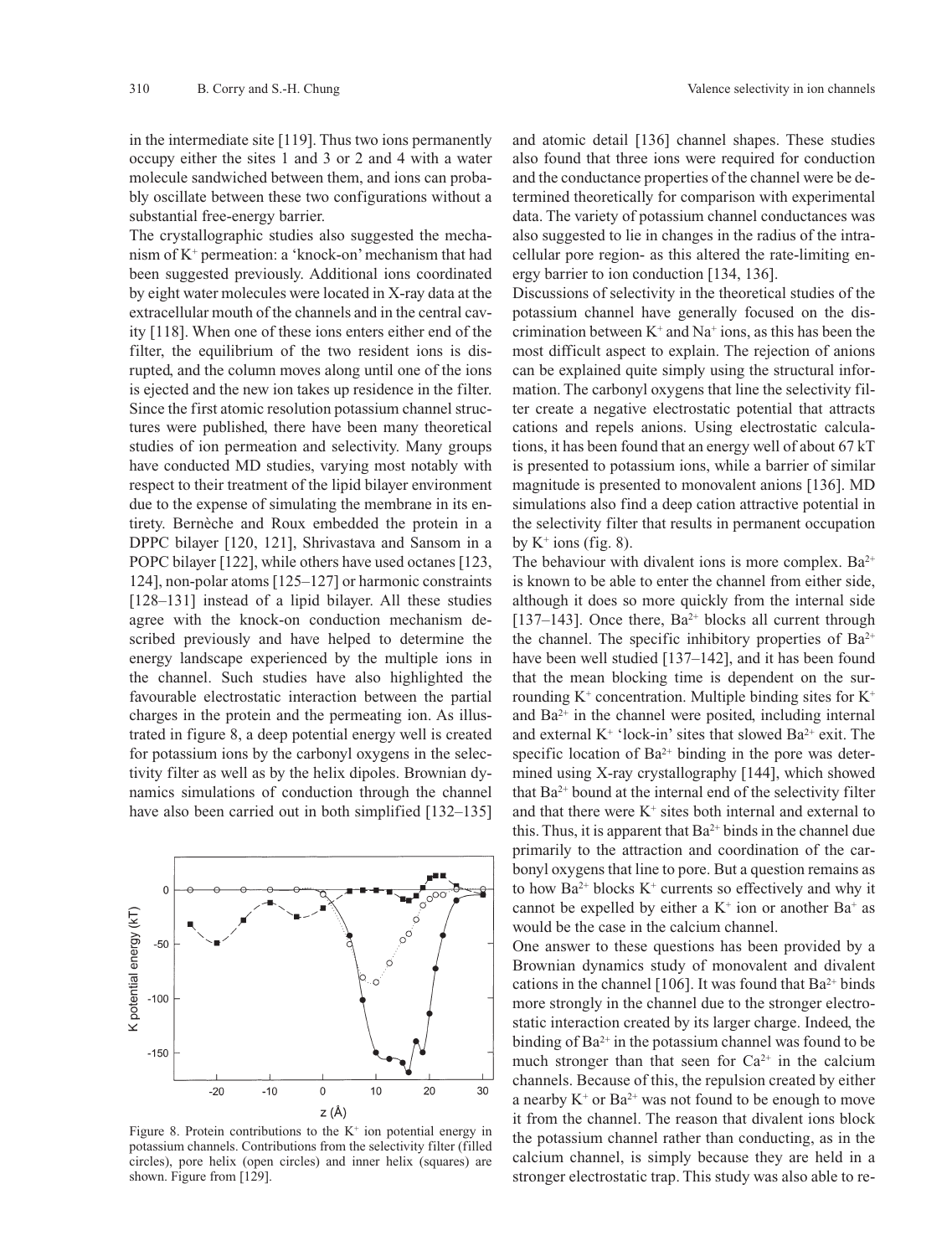produce the approximate locations of the Ba<sup>2+</sup> and K<sup>+</sup> binding sites seen in the X-ray data.

It is worth making a comparison between potassium and sodium channels, both of which are selective for a subset of monovalent cations. Divalent ions are known to block sodium channels, but with a much lower affinity and duration than in potassium channels [145, 146]. Unlike the potassium channel, it is believed that the side chains of the P-loop residues line the pore rather than the backbone carbonyl oxygens, a situation more analogous to the hypothesized structure of calcium channels. In particular, two rings of charged residues, EEDD and DEKA, are believed to line the pore, as mutations of these residues have a large effect on the conductance and selectivity properties of the channel [147]. Indeed, appropriate mutations of these residues can confer divalent ion selectivity upon the channel [148]. Electrostatic calculations on a model sodium channel [106, 149] find that divalent binding is much weaker than in either the calcium or potassium channels. In this case other ions are not attracted into the channel to help push the divalent ion through and create a divalent ion current. But also being less strongly bound, the divalent ion dwell time is much shorter than for potassium channels, and so divalent block is less effective.

#### **Conclusions**

Many ion channels discriminate between different ion types, allowing some to pass while blocking others. To do this, ion channels must utilize the physical properties of the ions, finding something that is different between the desired ion type and the remainder. When discriminating among ions of different valence, the obvious difference is their charge, and not surprisingly, most studies highlight the electrostatic interaction between ions and the protein when explaining this aspect of selectivity. The recent availability of X-ray structures has meant that the protein atoms responsible for this electrostatic interaction can be pinpointed.

The simplest aspect of valence selectivity is the discrimination between anions and cations. The cation channels described here all appear to contain a net negative charge in the pore-lining region of the protein. In calcium channels this is due to the charged side chains of the four glutamate residues comprizing the EEEE locus. In both the potassium and gramicidin channels, on the other hand, it is the partially charged carbonyl oxygens that are used to attract cations and repel anions. Similarly, in the ClC chloride channels a combination of favourable interactions with the partial charges on the backbone and side chains of the pore-lining residues, possibly aided by a number of basic residues, attracts anions while repelling cations.

The discrimination between monovalent and divalent cations cannot just rely on presence of a net negative charge, as this acts to attract both kinds of ion. Rather, a number of studies suggest that it relies on the exact strength of the attraction to the permeating ions [104– 108], but there are still some differing opinions on the exact mechanisms taking place. A divalent ion has a stronger electrostatic interaction with any charge on the protein than a monovalent ion due to its larger charge. This fact on its own appears to be enough to explain how potassium channels are blocked by Ba<sup>2+</sup>. When it enters the selectivity filter it is electrostatically bound such that it is unlikely to leave, even with the aid of repulsion from nearby cations. Electrostatic calculations in model calcium channels suggest that the binding of divalent ions is not as strong as in the potassium channel [104–106]. One simple explanation for valence selectivity in this channel therefore is that once a divalent ion enters, it can only be forced out with the aid of the Coulomb repulsion from a second divalent ion, but not with the weaker repulsion from a monovalent ion [106]. Thus, once it enters only divalent ions will conduct. Another explanation involves competition for limited space within the channel [102, 103]. One hopes that when detailed structural information about these channels becomes available, we will be able to shed further light on the basis of divalent ion selectivity in calcium channels.

Despite its small size, gramicidin continues to be a difficult target for theoretical studies, as most computational models designed for bulk systems tend to run into problems in the narrow confines of this channel [34, 39]. For this reason the exact basis of divalent block in this channel remains slightly elusive, but experimental studies make it apparent that the divalent ions must be electrostatically bound near the mouth of the channel.

The recent high-resolution structural data from NMR and X-ray crystallography have proved invaluable for elucidating the origins of valence selectivity. Furthermore, many new techniques, such as resonance energy transfer, are also beginning to provide important structural information [150–152]. Although it was always suspected that the specific electrostatic interactions between ions and the protein were important for this discrimination, the atoms involved can now be pinpointed. Thus, as more structural information is generated, we can only expect our understanding of the mechanisms of valence selectivity in biological ion channels to be further enhanced.

*Acknowledgements*. The authors would like to thank Taira Vora for allowing us to reproduce her potential of mean force data illustrated in figure 2B.

- 1 Hille B. (2001) Ionic Channels of Excitable Membranes, 3rd edn., Sinauer Associates Inc., MA
- 2 Hodgkin A. L., Huxley A. F. and Katz B. (1952) Measurement of current voltage relations in the membrane of the giant axon of Loligo. J. Physiol*.*. **116:** 69–77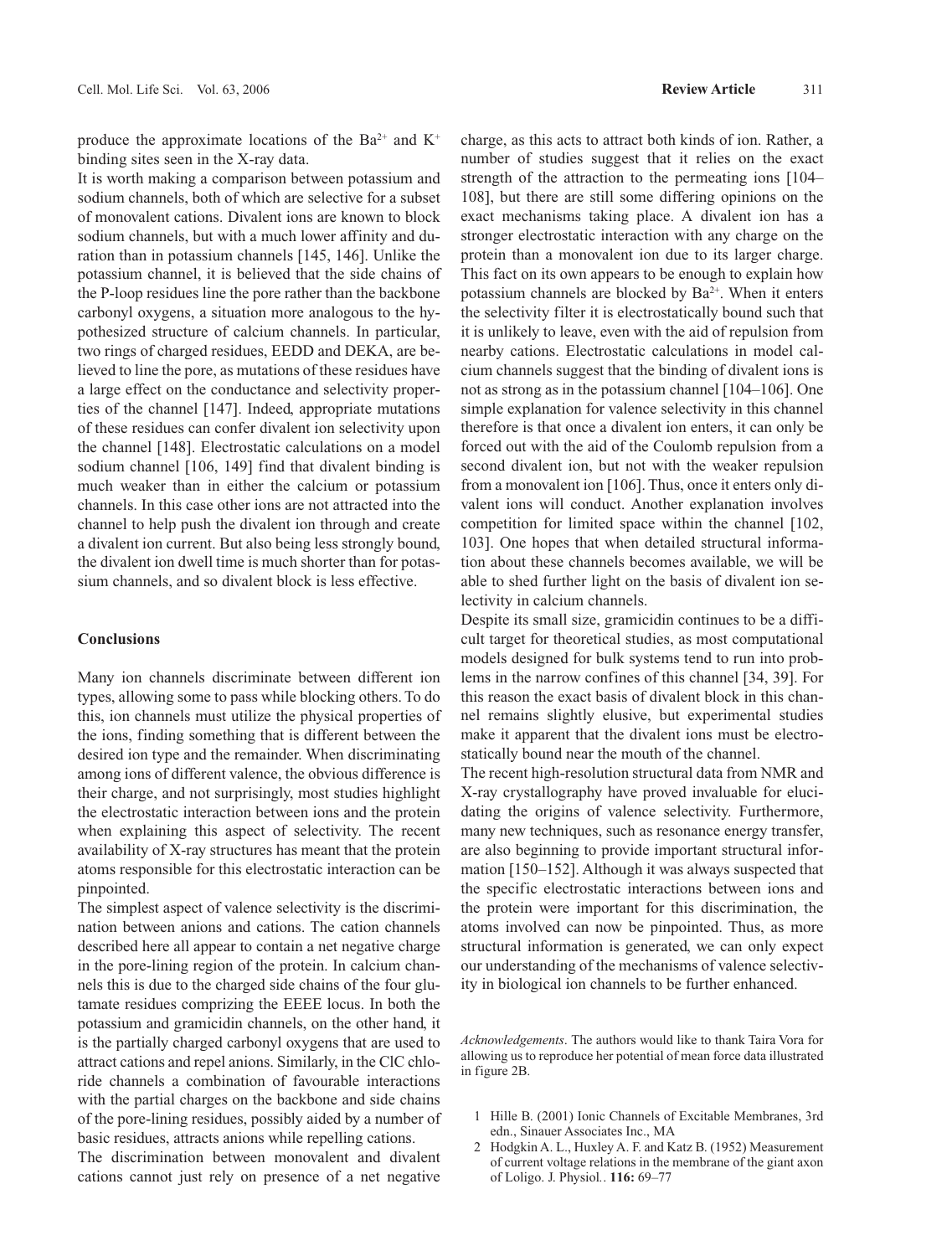- 3 Hodgkin A. L. and Huxley A. F. (1952) Currents carried by sodium and potassium ions through the membrane of the giant axon of Loligo. J. Physiol*.* **116:** 449–472
- 4 Hodgkin A. L. and Huxley A. F. (1952) A quantitative description of membrane current and its application to conduction and excitation in nerve. J. Physiol. **117:** 500–544
- 5 Hladky S. B. and Haydon D. A. (1972) Ion transfer across lipid membranes in the presence of gramicidin A. I studies of the unit conductance channel. Biochim. Biophys. Acta **274:** 294– 312
- 6 Neher E. and Sakmann B. (1976) Single-channel currents recorded from membrane of denervated frog muscle fibers. Nature **260:** 799–802
- 7 Hotchkiss R. D. and Dubois R. J. (1940) Fractionation of the bactericidal agent from cultures of a soil bacillus. J. Biol. Chem. **132:** 791–792
- 8 Busath D. D. (1993) The use of physical methods in determining gramicidin structure and function. Ann. Rev. Physiol. **55:** 473–501
- 9 Koeppe R. E. and Andersen O. S. (1996) Engineering the gramicidin channel. Ann. Rev. Biophys. Biomol. Struc. **25:** 231–258
- 10 Wallace B. A. (1998) Recent advances in the high resolution structures of bacterial channels: Gramicidin A. J. Struct. Biol. **121:** 123–141
- 11 Andersen O. S., Koeppe R. E. and Roux. B. (2005) Gramicidin channels. IEEE Trans. Nanobiosci*.* **4:** 10–20
- 12 Arseniev A. S., Barsukov I. L., Bystrov V. F., Lomize A. L. and Ovchinnikov Y. A. (1985) <sup>1</sup>H-NMR study of gramicidin a transmembrane ion channel: head-to-head right handed single stranded helices. FEBS Lett. **186:** 168–174
- 13 Arseniev A. S., Barsukov I. L., Bystrov V. F. and Ovchinnikov Y. A. (1986) Spatial structure of a gramicidin A transmembrane ion channel. NMR analysis in micelles. Biol. Membr*.* **3:** 437–462
- 14 Ketchem R. R., Hu W. and Cross T. A. (1993) High-resolution conformation of gramicidin A in a lipid bilayer by solid-state NMR. Science **261:** 1457–1460
- 15 Ketchem R. R., Roux B. and Cross T. A. (1997) High-resolution polypeptide structure in a lamellar phase lipid environment from solid state NMR derived orientational constraints. Structure **5:** 1655–1669
- 16 Separovic F., Barker S., Delahunty M. and Smith R. (1999) NMR structure of C-terminally tagged gramicidin channels. Biochim. Biophys. Acta **67:** 48–56
- 17 Townsley L. E., Tucker W. A., Sham S. and Hinton J. F. (2001) Structures of gramicidins A, B and C incorporated into sodium dodecyl sulfate micelles. Biochem. **40:** 11676–11686
- 18 Urban B. W., Hladky S. B. and Haydon D. A. (1980) Ion movements in gramicidin pores. An example of single file transport. Biochim. Biophys. Acta **602:** 331–354
- 19 Busath D. D., Thulin C. D., Hendershot R. W., Phillips L. R., Maughan P., Cole C. D. et al. (1998) Noncontact dipole effects on channel permeation. I. Experiments with (5F-Indole)Trp<sup>13</sup> gramicidin A channels. Biophys. J. **75:** 2830–2844
- 20 Cole C. D., Frost A. S., Thompson N., Cotten M., Cross T. A. and Busath D. D. (2002) Noncontact dipole effetcs on channel permeation. VI. 5F and 6F-Trp channel currents. Biophys. J. **83:** 1974–1986
- 21 Becker M. D., Koeppe R. E. and Andersen O. S. (1992) Amino acid substitutions and ion channel function: model dependent conclusions. Biophys. J. **623:** 25–27
- 22 Rostovtseva T. K., Aguilella V. M., Bezrukov S. M., Vodyanoy I., and Parsegian V. A. (1998) Membrane surface-charge titration probed by gramicidin A conductance. Biophys. J. **75:** 1783–1792
- 23 Myers V. B. and Haydon D. A. (1972) Ion transfer across lipid membranes in the presence of gramicidin II. the ion selectivity. Biochim. Biophys. Acta **274:** 313–322
- 
- 24 Tian F. and Cross T. A. (1999) Cation transport: an example of structural based selectivity. J. Mol. Biol*.* **285:** 1993–2003
- 25 Urry D. W. (1971) The gramicidin A transmembrane channel: a proposed  $\pi_{LD}$  helix. Proc. Natl. Acad. Sci. USA 68: 672– 676
- 26 Koeppe R. E. and Kimura M. (1984) Computer building of beta-helical polypeptide models. Biopolymers **23:** 23–38
- 27 Sung S. S. and Jordan P. C. (1987) Why is gramicidin valence selective? Biophys. J. **51:** 661–672
- 28 Urry D. W., Venkatachalam C. M., Prasad K. U., Bradley R. J., Parenti-Castelli G. and Lenaz G. (1981) Conduction process of the gramicidin channel. Int. J. Quant. Chem. Quant. Biol. Symp. **8:** 385–399
- 29 Urry D. W. and Venkatachalam C. M. (1984) Theoretical conformation analysis of the gramicidin transmembrane channel. II Energetics of helical states of the channel. J. Comput. Chem. **5:** 64–71
- 30 Bamberg E. E., Apell H. J., Alpes H., Gross E., Morell J. L., Harbaugh J. F. et al. (1978) Ion channels formed by chemical analogs of gramicidin A. Fed. Proc. **37:** 2633–2638
- Apell H. J., Bamberg E. and Lauger P. (1979) Effects of surface charge on the conductance of the gramicidin channel. Biochim. Biophys. Acta **552:** 369–378
- 32 Dorman V., Partenskii M. B. and Jordan P. C. (1996) A semimicroscopic Monte Carlo study of permeation energetics in a gramicidin-like channel: the origin of cation selectivity. Biophys. J. **70:** 121–134
- 33 Roux B. (1996) Valence selectivity of the gramicidin channel: a molecular dynamics free energy perturbation study. Biophys. J. **71:** 3177–3185
- 34 Edwards S., Corry B., Kuyucak S. and Chung S. H. (2002) Continuum electrostatics fails to describe permeation in the gramicidin channel. Biophys. J. **83:** 1348–1360
- 35 Kurnikova M. G., Coalson R. D., Graf P. and Nitzan A. (1999) A lattice relaxation algorithm for three-dimensional Poisson-Nernst-Planck theory with application to ion transport through the gramicidin a channel. Biophys. J. **76:** 642–656
- 36 Cardenas A. E., Coalson R. D. and Kurnikova M. G. (2000) Three-dimensional Poisson-Nernst-Planck theory studies: influence of membrane electrostatics on gramicidin A channel conductance. Biophys. J. **79:** 80–93
- 37 Graf P., Kurnikova M., Coalson R. and Nitzan A. (2004) Comparison of dynamic lattice monte carlo simulations and the dielectric self-energy Poisson-Nernst-Planck continuum theory for model ion channels. J. Phys. Chem. B. **108:** 2006– 2015
- 38 Roux B. and Karplus M. (1994) Molecular dynamics simulations of the gramicidin channel. Annu. Rev. Biophys. Biomol. Struc. **23:** 731–761
- 39 Allen T. W., Bastug T., Kuyucak S. and Chung S. H. (2003) Gramicidin A channel as a test ground for molecular dynamics force fields. Biophys. J. **84:** 2159–2168
- 40 Allen T. W. Andersen O. S. and Roux B. (2004) Energetics of ion permeation through the gramicidin channel. Proc. Natl. Acad. Sci. USA **101:** 117–122
- 41 Mamonov A. B., Coalson R. D., Nitzan A. and Kurnikova M. G. (2003) The role of the dielectric barrier in narrow biological channels: a novel composite approach to modeling singlechannel currents. Biophys. J. **84:** 3646–3661
- 42 Corry B. and Chung S. H. (2005) Influence of protein flexibility on the electrostatic energy landscape in gramicidin A. Eur. Biophys. J. **34:** 208–216
- 43 Golovanov A. P., Barsukov I. L., Arseniev A. S., Bystrov V. F., Sukhanov S. V. and Barsukov L. I. (1991) The divalent cationbinding sites of gramicidin A transmembrane ion-channel. Biopolymers **31:** 425–434
- 44 Olah G. A., Huang H. W., Liu W. H. and Wu Y. L. (1991) Location of ion-binding sites in the grainicidin channel by X-ray diffraction. J. Mol. Biol. **218:** 847–858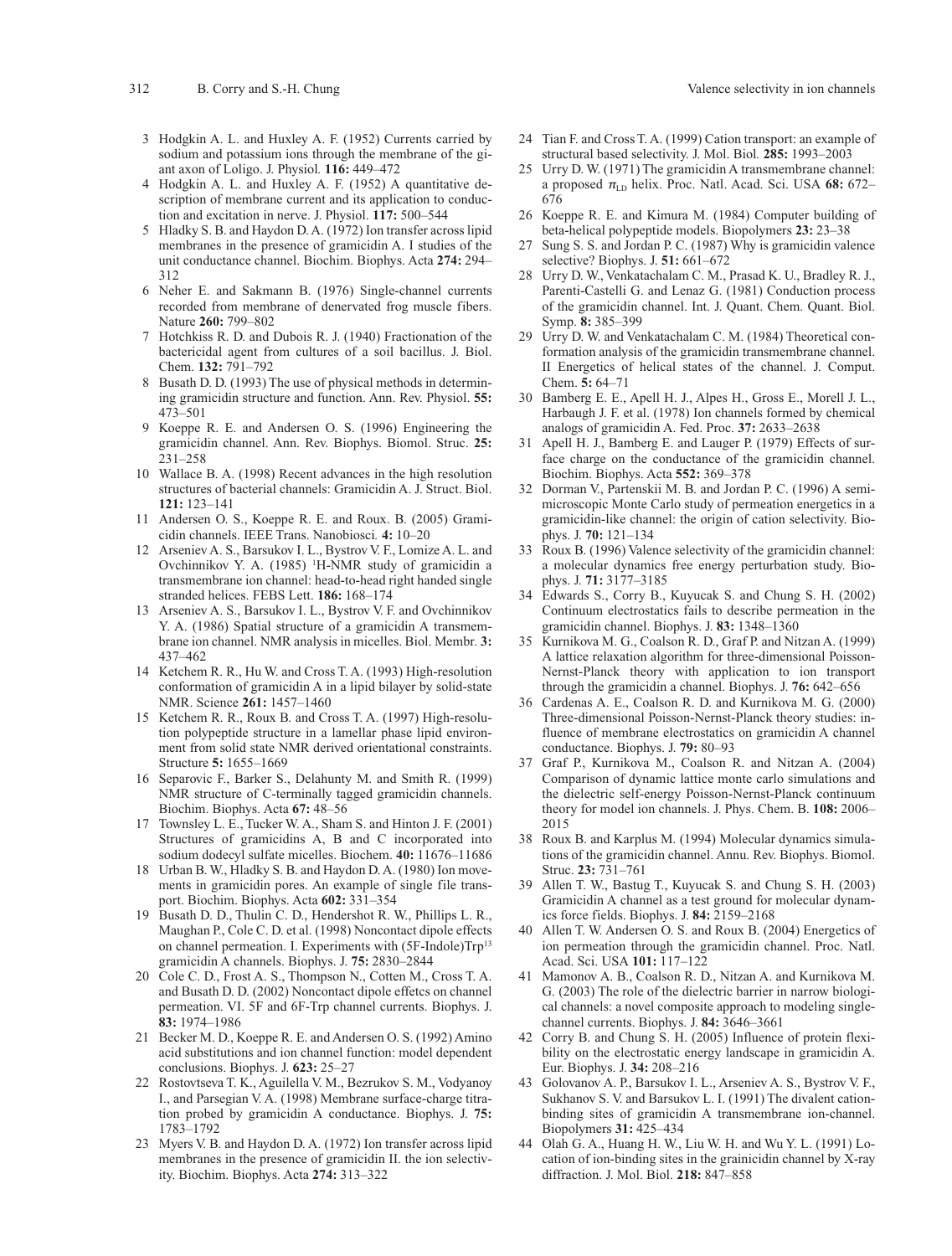- 45 Allen T. W. Andersen O. S. and Roux B. (2004) Energetics of ion conduction through the gramicidin channel. Proc. Natl. Acad. Sci. USA **101:** 117–122
- 46 Jentsch T. J., Stein V., Weinreich F. and Zdebik A. A. (2002) Molecular structure and physiological function of chloride channels. Physiol. Rev. **82:** 503–568
- 47 Jentsch T. J., Fridrich T., Schriever A. and Yamada H. (1999) The ClC chloride channel family. Pflugers Arch. **437:** 783– 795
- 48 Maduke M., Miller C. and Mindell J. A. (2000) A decade of ClC chloride channels: structure, mechanism and many unsettled questions. Ann. Rev. Biophys. Biomol. Struct. **29:** 411– 438
- 49 Fahlke C. (2001) Ion permeation and selectivity in ClC-type chloride channels. Am. J. Renal Physiol*.* **280:** F748–F757
- 50 Pusch M. and Jentsch T. J. (2005) Unique structure and function of chloride transporting ClC proteins. IEEE Trans. Nanobiosci. **4:** 49–57
- 51 Rychkov G. Y., Pusch M., Roberts M. L., Jentsch T. J. and Bretag A. H. (1998) Permeation and block of the skeletal muscle chloride channel, ClC-1, by foreign anions. J. Gen. Physiol*.* **111:** 653–665
- 52 Accardi A. and Miller C. (2004) Secondary active transport mediated by a prokaryotic homologue of ClC Cl– channels. Nature **427:** 803–807
- 53 Picollo A. and Pusch M. (2005) Chloride/proton antiporter activity of mammalian ClC proteins ClC-4 and ClC-5. Nature **436:** 420–424
- 54 Scheel O., Zdebik A. A., Lourdel S. and Jentsch T. J. (2005) Voltage-dependent electrogenic chloride/proton exchange by endosomal ClC proteins. Nature **436:** 424–427
- 55 Dutzler R., Campbell E. B., Cadene M., Chait B. T. and Mackinnon R. (2002) X-ray structure of a ClC chloride channel at 3.0 Å reveals the molecular basis of anion selectivity. Nature **415:** 287–294
- 56 Dutzler R., Campbell E. B. and Mackinnon R. (2003) Gating the selectivity filter in ClC chloride channels. Science **300:** 108–112
- 57 Miloshevsky G. V. and Jordan P. C. (2004) Anion pathway and potential energy profiles along curvilinear bacterial ClC Clpores: Electrostatic effects of charged residues. Biophys. J. **86:** 825–835
- 58 Chen M. F. and Chen T. Y. (2003) Side-chain charge effects and conduction determinants in the pore of ClC-0 chloride channels. J. Gen. Physiol. **122:** 133–145
- 59 Corry B., O'Mara M. and Chung S. H. (2004) Conduction mechanisms of chloride ions in ClC-type channels. Biophys. J. **86:** 846–860
- 60 Corry B., O'Mara M. and Chung S. H. (2004) Permeation dynamics of chloride ions in the ClC-0 and ClC-1 channels. Chem. Phys. Lett. **386:** 233–238
- 61 Cohen J. and Schulten K. (2004) Mechanisms of anionic conduction across ClC. Biophys. J. **86:** 836–845
- Sather W. A. and McCleskey E. W. (2003) Permeation and selectivity in calcium channels. Annu. Rev. Physiol. **65:** 133– 159
- 63 Hess P., Lansman J. B. and Tsien R. W. (1986) Calcium channel selectivity for divalent and monovalent cations: voltage and concentration dependence of single channel current in ventricular heart cells. J. Gen. Physiol. **88:** 293–319
- 64 Tsien R. W., Hess P., McCleskey E. W. and Rosenberg R. L. (1987) Calcium channels: Mechanisms of selectivity, permeation and block. Ann. Rev. Biophys. Chem. **16:** 265–290
- 65 McCleskey E. W. and Almers W. (1985) The Ca channel in skeletal muscle is a large pore. Proc. Natl. Acad. Sci. USA **82:** 7149–7153
- 66 Kostyuk P. G., Mironov S. L. and Shuba Y. M. (1983) Two ionselecting filters in the calcium channel of the somatic membrane of mollusc neurons. J. Membr. Biol. **76:** 83–93
- 67 Almers W. and McCleskey E. W. (1984) Non-selective conductance in calcium channels of frog muscle: calcium selectivity in a single file pore. J. Physiol. **353:** 585–608
- 68 Fukushima A. and Hagiwara S. (1985) Currents carried by monovalent cations through calcium channels in mouse neoplastic B lymphocytes. J. Physiol. **358:** 255–284
- 69 Kuo C. C. and Hess P. (1993) Ion permeation through the Ltype Ca2+ channel in rat phaeochromocytoma cells: two sets of ion binding sites in the pore. J. Physiol*.* **466:** 629–655
- 70 Almers W., McCleskey E. W. and Palade P. T. (1984) A nonselective cation conductance in frog muscle membrane blocked by micromolar external calcium ions. J. Physiol. **353:** 565–583
- 71 Vereecke J. and Carmeliet E. (1971) Sr action potentials in cardiac Purkinje fibres. II Dependence of the Sr conductance on the external Sr concentration and Sr-Ca antagonism. Pflügers Arch. **322:** 565–578
- 72 Hagiwara S., Fukuda J. and Eaton D. C. (1974) Membrane currents carried by Ca, Sr and Ba in barnacle muscle fiber during voltage clamp. J. Gen. Physiol*.* **63:** 565–578
- 73 Lansman J. B., Hess P. and Tsien R. W. (1986) Blockade of current through single calcium channels by  $Cd^{2+}$ ,  $Mg^{2+}$  and Ca2+: voltage and concentration dependence of calcium entry into the pore. J. Gen. Physiol*.* **88:** 321–347
- 74 Chow R. H. (1991) Cadmium block of squid calcium currents. macroscopic data and a kinetic model. J. Gen. Physiol. **98:** 751–770
- 75 Reuter H. and Scholz H. (1977) A study of the ion selectivity and the kinetic properties of the calcium dependent slow inward current in mammalian cardiac muscle. J. Physiol*.* **264:** 17–47
- 76 Fenwick E. M., Marty A. and Neher E. (1982) Sodium and calcium channels in bovine chromaffin cells. J. Physiol. **331:** 599–635
- 77 Lee K. S. and Tsien R. W. (1984) High selectivity of calcium channels in single dialysed heart cells of guinea-pig. J. Physiol. **354:** 253–272
- 78 Kuo C. C. and Hess P. (1993) Characterization of the highaffinity  $Ca^{2+}$  binding sites in the L-type  $Ca^{2+}$  channel pore in rat phaeochromocytoma cells. J. Physiol. **466:** 657–682
- 79 Bezanilla F. and Armstrong C. M. (1972) Negative conductance caused by entry of sodium and cesium ions into the potassium channels of squid giant axons. J. Gen. Physiol. **60:** 588–608
- 80 Hess P. and Tsien R. W. (1984) Mechanism of ion permeation through calcium channels. Nature **309:** 453–456
- 81 Lux H. D., Carbone E. and Zucker H. (1990) Na<sup>+</sup> currents through low-voltage-activated  $Ca^{2+}$  channels of chick sensory neurons: block by external Ca2+ and Mg2+. J. Physiol. **430:** 159–188
- 82 Yang J., Ellinor P. T., Sather W. A., Zhang J. F. and Tsien R. W. (1993) Molecular determinants of  $Ca^{2+}$  selectivity and ion permeation in L-type Ca<sup>2+</sup> channels. Nature 366: 158-161
- 83 Kim M. S., Morii T., Sun L. X., Imoto K. and Mori Y. (1993) Structural determinants of ion selectivity in brain calcium channel. FEBS Lett. **318:** 145–148
- 84 Ellinor P. T., Yang J., Sather W. A., Zhang J. F. and Tsien R. W. (1995)  $Ca^{2+}$  channel selectivity at a single locus for high-affinity Ca2+ interactions. Neuron **15:** 1121–1132
- 85 Parent L. and Gopalakrishnan M. (1995) Glutamate substitution in repeat IV alters divalent and monovalent cation permeation in the heart Ca2+ channel. Biophys. J. **69:** 1801–1813
- 86 Bahinski A., Yatani A., Mikala G., Tang S., Yamamoto S. and Schwartz A. (1997) Charged amino acids near the pore entrance influence ion-conduction of a human L-type cardiac calcium channel. Mol. Cell. Biochem. **166:** 125–134
- Doyle D. A., Cabral J. M., Pfuetzner R. A., Kuo A., Gulbis J. M., Cohen S. L. et al. (1998) The structure of the potassium channel: molecular basis of  $K^+$  conduction and selectivity. Science **280:** 69–77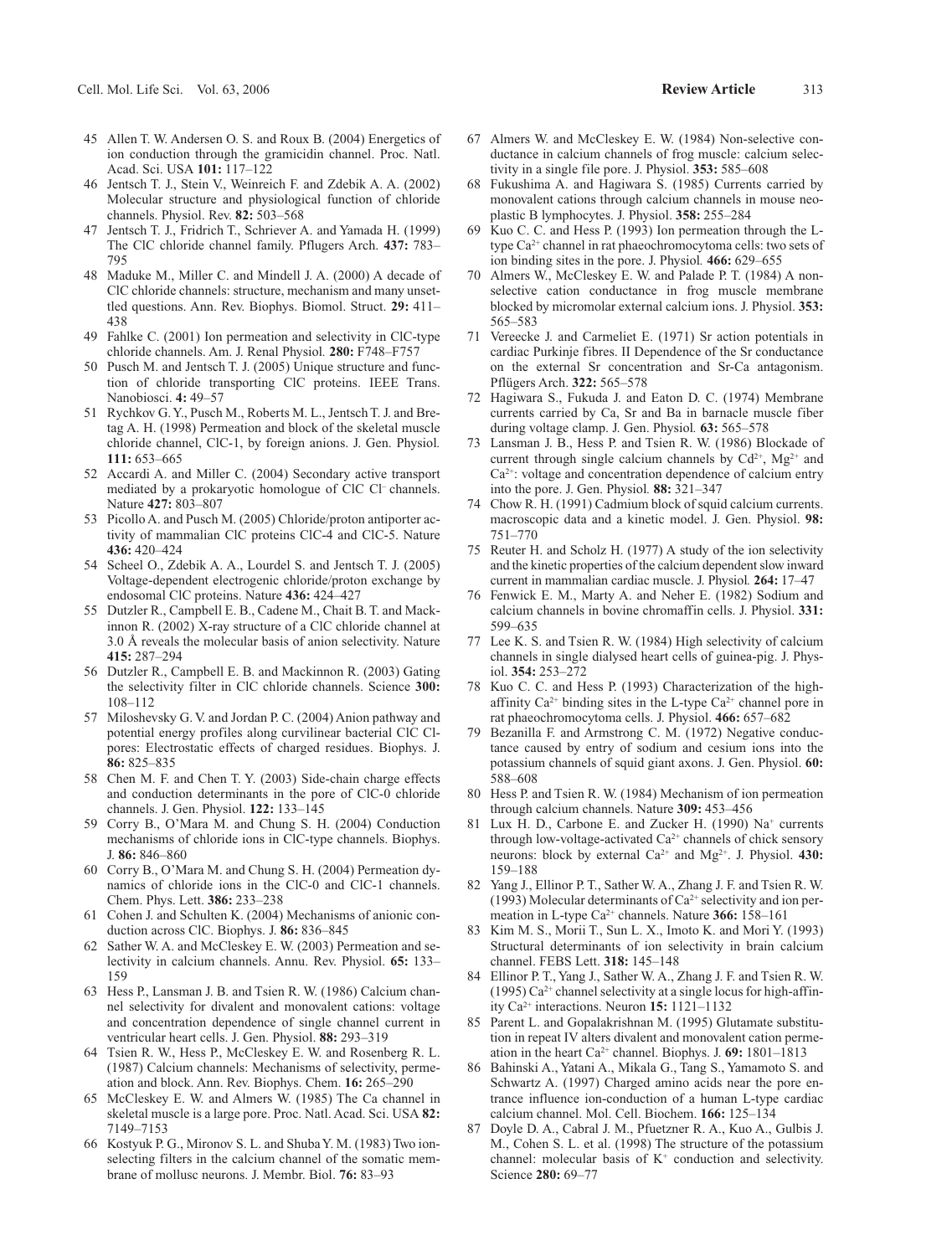- 88 Root M. J. and MacKinnon R. (1994) Two identical noninteracting sites for an ion channel revealed by proton transfer. Science **265:** 1852–1856
- 89 Chen X. H., Bezprozvanny I. and Tsien R. W. (1996) Molecular basis of proton block of L-type Ca<sup>2+</sup> channels. J. Gen. Physiol. **108:** 363–374
- 90 Chen X. H. and Tsien R. W. (1997) Aspartate substitutions establish the concerted action of p-region glutamates in repeats I and III in forming the protonation site of L-type  $Ca^{2+}$  channels. J. Biol. Chem. **272:** 30002–30008
- 91 Klockner U., Mikala G., Schwartz A. and Varadi G. (1996) Molecular studies of the asymmetric pore structure of the human cardiac voltage-dependent Ca2+ channel. conserved residue, Glu-1086, regulates proton-dependent ion permeation. J. Biol. Chem. **271:** 22293–22296
- 92 Koch S. E., Bodi I., Schwartz A. and Varadi G. (2000) Architecture of Ca<sup>2+</sup> channel pore lining segments revealed by covalent modification of substituted cysteines. J. Biol. Chem. **275:** 34493–34500
- 93 Wu X. S., Edwards H. D. and Sather W. A. (2000) Side chain orientation of the selectivity filter of a voltage-gated Ca<sup>2+</sup> channel. J. Biol. Chem. **275:** 31778–31785
- 94 Dang T. X. and McCleskey E. W. (1998) Ion channel selectivity through stepwise changes in binding affinity. J. Gen. Physiol. **111:** 185–193
- 95 Nonner W., Chen D. P. and Eisenberg B. (1999) Progress and prospects in permeation. J. Gen. Physiol. **113:** 773–782
- 96 Miller C. (1999) Ionic hopping defended. J. Gen. Physiol. **113:** 783–787
- 97 Roux B. (1999) Theories of ion permeation: a chaser. J. Gen. Physiol. **114:** 605–608
- 98 Nonner W. and Eisenberg B. (1998) Ion permeation and glutamate residues linked by Poisson-Nernst-Planck theory in Ltype calcium channels. Biophys. J. **75:** 1287–1305
- 99 Moy G., Corry B., Kuyucak S. and Chung S. H. (2000) Tests of continuum theories as models of ion channels: I. Poisson-Boltzmann theory versus Brownian dynamics. Biophys. J. **78:** 2349–2363
- 100 Corry B., Kuyucak S. and Chung S. H. (2000) Invalidity of continuum theories of electrolytes in nanopores. Chem. Phys. Lett. **320:** 35–41
- 101 Corry B., Kuyucak S. and Chung S. H. (2000) Tests of continuum theories as models of ion channels: II. Poisson-Nernst-Planck theory versus Brownian dynamics. Biophys. J. **78:** 2364–2381
- 102 Nonner W., Catacuzzeno L. and Eisenberg B. (2000) Binding and selectivity in L-type Ca channels: a mean spherical approximation. Biophys. J. **79:** 1976–1992
- 103 Boda D., Busath D., Henderson D. and Sokolowski S. (2000) Monte Carlo simulations of the mechanism for channel selectivity: the competition between volume exclusion and charge neutrality. J. Phys. Chem. **104:** 8903–8910
- 104 Corry B., Allen T. W., Kuyucak S. and Chung S. H. (2000) A model of calcium channels. Biochim. Biophys. Acta **1509:** 1–6
- 105 Corry B., Allen T. W., Kuyucak S. and Chung S. H. (2001) Mechanisms of permeation and selectivity in calcium channels. Biophys. J. **80:** 195–214
- 106 Corry B., Vora T. and Chung S. H. (2005) Electrostatic basis of valence selectivity in cationic channels. Biochim. Biophys. Acta **1711:** 72–86
- 107 Lipkind G. M. and Fozzard H. A. (2001) Modeling of the outer vestibule and selectivity filter of the L-type  $Ca^{2+}$  channel. Biochemistry **40:** 6786–6794
- 108 Barreiro G., Guimaraes C. R. and de Alencastro R. B. (2002) A molecular dynamics study of an L-type calcium channel model. Protein Eng. **15:** 109–122
- 109 Yang Y., Hendersen D. and Busath D. (2003) Applied field molecular dynamics study of a model calcium channel selectivity filter. J. Chem. Phys. **118:** 4213–4220
- 110 Ramakrishnan V., Hendersen D. and Busath D. D. (2004) Applied field non-equilibrium molecular dynamics simulations of ion exit from a beta-barrel model of the L-type calcium channel. Biochim. Biophys. Acta **1664:** 1–8
- 111 Yellen G. (2002) The voltage-gated potassium channels and their relatives. Nature **419:** 35–42
- 112 Korn S. J. and Trapani J. G. (2005) Potassium channels. IEEE Trans. Nanobiosci*.*. **4:** 21–33
- 113 Jiang Y. X., Lee A., Chen J. Y., Cadene M., Chait B. T. and MacKinnon R. (2002) Crystal structure and mechanism of a calcium-gated potassium channel. Nature **417:** 515–522
- 114 Jiang Y. X., Lee A., Chen J. Y., Ruta V., Cadene M., Chait B. T. et al. (2003) X-ray structure of a voltage-dependent  $K^+$  channel. Nature **423:** 33–41
- 115 Kuo A., Gulbis J. M., Antcliff J. F., Rahman T., Lowe E. D., Zimmer J. et al. (2003) Crystal structure of the potassium channel KirBac1.1 in the closed state. Science **300:** 1922–1926
- 116 Long S. B., Campbell E. B. and MacKinnon R. (2005) Crystal structure of a mammalian voltage-dependent shaker family K+ channel. Science **309:** 897–903
- 117 Morais-Cabral J. H., Zhou Y. F. and MacKinnon R. (2001) Energetic optimization of ion conduction rate by the  $K^+$  selectivity filter. Nature **414:** 37–42
- 118 Zhou Y., Morais-Cabral J. H., Kaufman A. and MacKinnon R. (2001) Chemistry of ion coordination and hydration revealed by a K+ channel-fab complex at 2.0 Angstrom resolution. Nature **414:** 43–48
- 119 Zhou Y. F. and Mackinnon R. (2003) The occupancy of ions in the  $K^+$  selectivity filter: charge balance and coupling of ion binding to a protein conformational change underlie high conduction rates. J. Mol. Biol. **333:** 965–975
- 120 Berneche S. and Roux B. (2000) Molecular dynamics of the KcsA K+ channel in a bilayer membrane. Biophys. J. **78:** 2900–2917
- 121 Bernèche S. and Roux B. (2001) Energetics of ion conduction through the K+ channel. Nature **414:** 73–77
- 122 Shrivastava I. H. and Sansom M.S.P. (2000) Simulation of ion permeation through a potassium channel: molecular dynamics of KcsA in a phospholipid bilayer. Biophys. J. **78:** 557– 570
- 123 Guidoni L., Torre V. and Carloni P. (1999) Potassium and sodium binding to the outer mouth of the  $K^+$  channel. Biochemistry **38:** 8599–8604
- 124 Guidoni L., Torre V. and Carloni P. (2000) Water and potassium dynamics inside the KcsA K+ channel. FEBS Lett. **477:** 37–42
- 125 Áqvist J. and Luzhkov V. (2000) Ion permeation mechanism of the potassium channel. Nature **404:** 881–884
- 126 Luzhkov V. B. and Áqvist J. (2000) A computational study of ion binding and protonation states in the KcsA potassium channel. Biochim. Biophys. Acta **1481:** 360–370
- 127 Luzhkov V. B. and Áqvist J. (2001)  $K^{\dagger}/Na^{\dagger}$  selectivity of the KcsA potassium channel from microscopic free energy perturbation calculations. Biochim. Biophys. Acta **1548:** 194–202
- 128 Allen T. W., Kuyucak S. and Chung S. H. (1999) Molecular dynamics study of the KcsA potassium channel. Biophys. J. **77:** 2502–2516
- 129 Allen T. W., Bliznyuk A., Rendell A. P., Kuyucak S. and Chung S. H. (2000) The potassium channel: structure, selectivity and diffusion. J. Chem. Phys. **112:** 8191–8204
- 130 Biggin P. C., Smith G. R., Shrivastava I., Choe S. and Sansom M.S.P. (2001) Potassium and sodium ions in a potassium channel studied by molecular dynamics simulations. Biochim. Biophys. Acta **1510:** 1–9
- 131 Ranatunga K. M., Shrivastava I. H., Smith G. R. and Sansom M.S.P. (2001) Side chain ionization states in a potassium channel. Biophys. J. **80:** 1210–1219
- 132 Chung S. H., Allen T. W., Hoyles M. and Kuyucak S. (1999) Permeation of ions across the potassium channel: Brownian dynamics studies. Biophys. J. **77:** 2517–2533